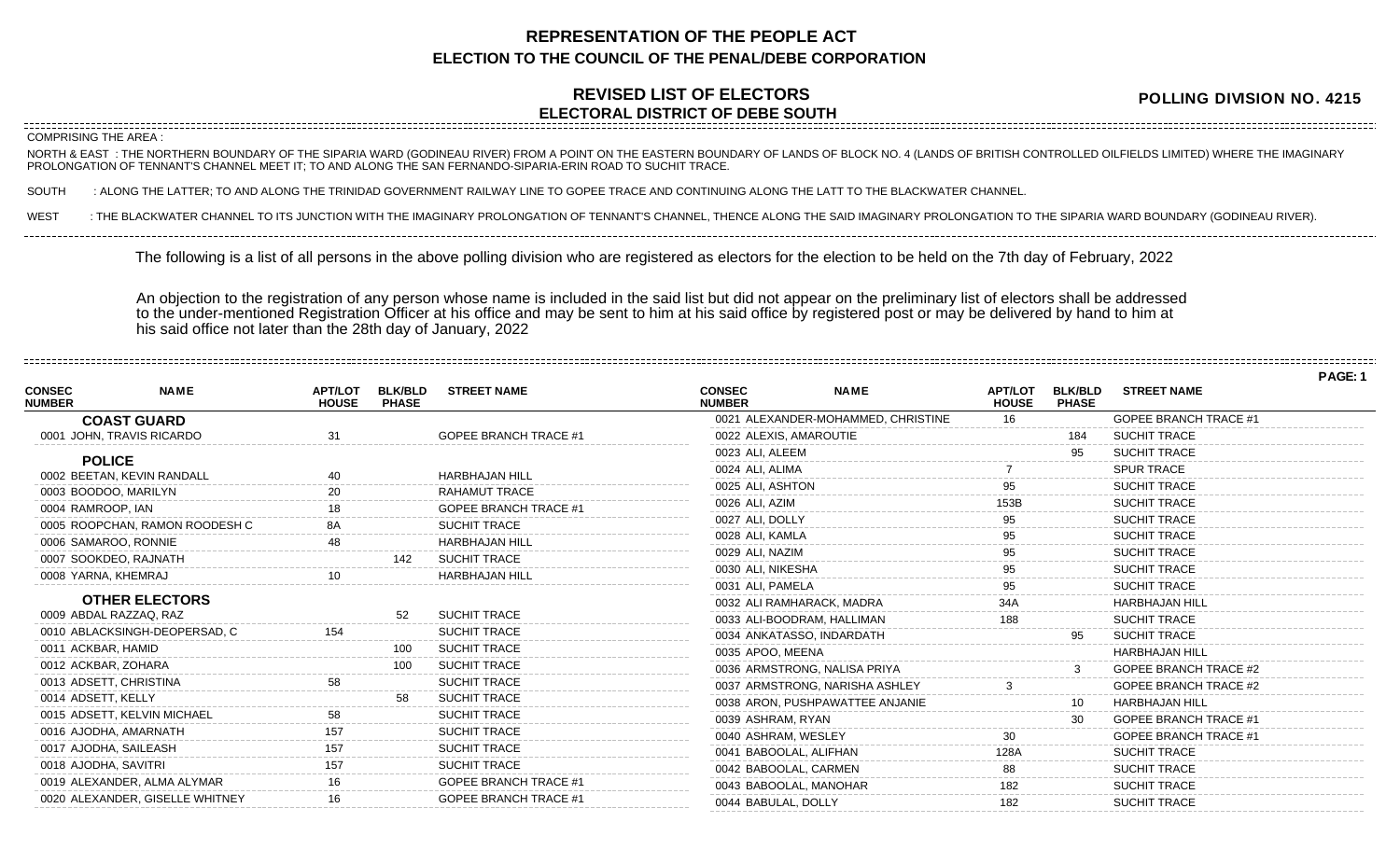| <b>CONSEC</b><br><b>NUMBER</b> | <b>NAME</b>                        | <b>APT/LOT</b><br><b>HOUSE</b> | <b>BLK/BLD</b><br><b>PHASE</b> | <b>STREET NAME</b>           | <b>CONSEC</b><br><b>NUMBER</b> | <b>NAME</b>                         | APT/LOT<br><b>HOUSE</b> | <b>BLK/BLD</b><br><b>PHASE</b> | <b>STREET NAME</b>           | <b>PAGE: 2</b> |
|--------------------------------|------------------------------------|--------------------------------|--------------------------------|------------------------------|--------------------------------|-------------------------------------|-------------------------|--------------------------------|------------------------------|----------------|
| 0045 BABULAL, KRISHNA          |                                    |                                | 182                            | <b>SUCHIT TRACE</b>          |                                | 0090 BATCHANOO, KRISHENDAYE         | 50                      |                                | <b>SUCHIT TRACE</b>          |                |
|                                | 0046 BABULAL, RAJKUMAR             | 182                            |                                | <b>SUCHIT TRACE</b>          | 0091 BEDASIE, JAIRAM           |                                     | 80                      |                                | <b>SUCHIT TRACE</b>          |                |
| 0047 BACHAN, CARMEN            |                                    |                                |                                | <b>GOPEE BRANCH TRACE #1</b> | 0092 BEDASSIE, SOOGRIM         |                                     | 187                     |                                | <b>SUCHIT TRACE</b>          |                |
| 0048 BACHAN, MOHANI            |                                    | 22                             |                                | <b>SUCHIT TRACE</b>          | 0093 BEEKHAM, ADESH            |                                     | 155A                    |                                | <b>SUCHIT TRACE</b>          |                |
| 0049 BACHOO, JASSODRA          |                                    | 30                             |                                | GOPEE BRANCH TRACE #1        | 0094 BEEKHAM, AVION            |                                     | 155A                    |                                | <b>SUCHIT TRACE</b>          |                |
|                                | 0050 BAL MAHARAJ, SHARDA           |                                | 97                             | RAILWAY LINE ROAD            | 0095 BEEKHAM, AVITAM           |                                     | 155A                    |                                | <b>SUCHIT TRACE</b>          |                |
| 0051 BALCHAN, LAURA            |                                    | 32                             |                                | SUCHIT TRACE                 | 0096 BEEKHAM, CHANARDAYE       |                                     | 36                      |                                | <b>SUCHIT TRACE</b>          |                |
| 0052 BALDEO, RAJIV             |                                    | 147A                           |                                | SUCHIT TRACE                 | 0097 BEEKHAM, PARBATI          |                                     | 155A                    |                                | <b>SUCHIT TRACE</b>          |                |
|                                | 0053 BALKARAN, ANEETA SHREEMATEE   | 24                             |                                | <b>HARBHAJAN HILL</b>        | 0098 BEEKHAM, RAMCHAN          |                                     | 155A                    |                                | <b>SUCHIT TRACE</b>          |                |
|                                | 0054 BALKARAN, AVINARSH            | 24                             |                                | <b>HARBHAJAN HILL</b>        | 0099 BEEKHAM, RAMSARAN         |                                     | 36                      |                                | <b>SUCHIT TRACE</b>          |                |
|                                | 0055 BALKARAN, BHAGWANDEO          | 26                             |                                | <b>HARBHAJAN HILL</b>        | 0100 BEEKHAM, RAVI             |                                     | 36                      |                                | <b>SUCHIT TRACE</b>          |                |
| 0056 BALKARAN, CYNTHIA         |                                    | 24                             |                                | <b>HARBHAJAN HILL</b>        | 0101 BEEPATH, DAVE             |                                     | 150                     |                                | <b>SUCHIT TRACE</b>          |                |
|                                | 0057 BALKARAN, JUSTIN DAVE         | 180                            |                                | SUCHIT TRACE                 | 0102 BEEPATH, DAVIS            |                                     | 150                     |                                | <b>SUCHIT TRACE</b>          |                |
| 0058 BALKARAN, KAMEEL          |                                    |                                |                                | SUCHIT BRANCH TRACE #1       | 0103 BEEPATH, DONAAWATIE       |                                     |                         | 150                            | <b>SUCHIT TRACE</b>          |                |
|                                | 0059 BALKARAN, MICHELLE            | 67                             |                                | RAILWAY LINE ROAD            | 0104 BEEPATH, DURAINDRA        |                                     | 168                     |                                | <b>SUCHIT TRACE</b>          |                |
| 0060 BALKARAN, MONESH          |                                    |                                | 95B                            | RAILWAY LINE ROAD            | 0105 BEEPATH, INDRAWATTEE      |                                     | 166A                    |                                | <b>SUCHIT TRACE</b>          |                |
|                                | 0061 BALKARAN, NARINEDATH          | 95B                            |                                | RAILWAY LINE ROAD            | 0106 BEEPATH, JAMES            |                                     | 160                     |                                | <b>SUCHIT TRACE</b>          |                |
| 0062 BALKARAN, PARBATI         |                                    | 26                             |                                | <b>HARBHAJAN HILL</b>        | 0107 BEEPATH, KHEMA            |                                     | 150                     |                                | <b>SUCHIT TRACE</b>          |                |
|                                | 0063 BALKARAN, RAMCHAND            | 24                             |                                | <b>HARBHAJAN HILL</b>        | 0108 BEEPATH, NATASHA          |                                     | 166A                    |                                | <b>SUCHIT TRACE</b>          |                |
|                                | 0064 BALKARAN, RAMDASSIE           | 104                            |                                | SUCHIT TRACE                 | 0109 BEEPATH, RESHMA           |                                     | 166A                    |                                | <b>SUCHIT TRACE</b>          |                |
|                                | 0065 BALKARAN, RAMPATIAH BUDHIYA   |                                |                                | SUCHIT TRACE                 | 0110 BEEPATH, VERNON           |                                     | 150                     |                                | <b>SUCHIT TRACE</b>          |                |
|                                | 0066 BALKARAN, SAVEETA KHEMRANI    | 24                             |                                | <b>HARBHAJAN HILL</b>        | 0111 BEETAN, RAMPERSAD         |                                     | 40                      |                                | <b>HARBHAJAN HILL</b>        |                |
|                                | 0067 BALKARAN, SONNYLAL            |                                | 180                            | <b>SUCHIT TRACE</b>          |                                | 0112 BEETAN-MAHARAJ, MARIE NALINI   | 169                     |                                | <b>SUCHIT TRACE</b>          |                |
|                                | 0068 BALKARAN, TARADATH            | 180                            |                                | SUCHIT TRACE                 |                                | 0113 BEHARRYLAL, KAVITA PREMAWATTIE | 20                      |                                | <b>SUCHIT TRACE</b>          |                |
| 0069 BALKARAN, UGANTIE         |                                    | 109                            |                                | RAILWAY LINE ROAD            |                                | 0114 BEHARRYLAL, PETAL SANGEETA     | 20                      |                                | DEBE TRACE                   |                |
| 0070 BALKARAN, YAMENI          |                                    | 109                            |                                | RAILWAY LINE ROAD            | 0115 BEHARRYLAL, SANJAY        |                                     |                         | 20                             | DEBE TRACE                   |                |
|                                | 0071 BALKARAN-SONNY, INDIRA SHARDA | 21                             |                                | <b>HARBHAJAN HILL</b>        | 0116 BHAGOUTIE, AJODHA         |                                     |                         | 157                            | <b>SUCHIT TRACE</b>          |                |
|                                | 0072 BALLACK, BALDEO MOHAN         | 156                            |                                | <b>SUCHIT TRACE</b>          | 0117 BHAGOUTIE, ANITA AARTI    |                                     |                         | 74                             | <b>SUCHIT TRACE</b>          |                |
|                                | 0073 BALLIRAM, DHANRAJIE           |                                | 15                             | GOPEE BRANCH TRACE #1        | 0118 BHAGOUTIE, BALLIRAM       |                                     | 19                      |                                | PUZZLE ISLAND                |                |
|                                | 0074 BALRAJH-AJODHA, NILA          | 157                            |                                | <b>SUCHIT TRACE</b>          | 0119 BHAGOUTIE, BINA           |                                     |                         |                                | <b>SUCHIT TRACE</b>          |                |
| 0075 BALWANT, GOOMRAJ          |                                    | LP 333                         |                                | DEBE TRACE                   |                                | 0120 BHAGOUTIE, CHANDROUTIE         | 74                      |                                | <b>SUCHIT TRACE</b>          |                |
|                                | 0076 BALWANT, KALIPERSAD           |                                |                                | SUCHIT TRACE                 | 0121 BHAGOUTIE, CINDA          |                                     | 18                      |                                | <b>SUCHIT TRACE</b>          |                |
| 0077 BANDOO, KISHORE           |                                    | 183                            |                                | <b>SUCHIT TRACE</b>          | 0122 BHAGOUTIE, DEORAJ         |                                     | 74                      |                                | <b>SUCHIT TRACE</b>          |                |
| 0078 BANKAY, RAMESH            |                                    |                                |                                | SUCHIT TRACE                 | 0123 BHAGOUTIE, DEORANIE       |                                     | 74                      |                                | <b>SUCHIT TRACE</b>          |                |
|                                | 0079 BANSRAJ-RAMLAL, JENNY         | LP 30-8                        |                                | SUCHIT BRANCH TRACE #1       | 0124 BHAGOUTIE, GOBIN          |                                     | 74                      |                                | <b>SUCHIT TRACE</b>          |                |
|                                | 0080 BARBAN, CAROLEEN NILMALEE     | 05                             |                                | GOPEE BRANCH TRACE #2        | 0125 BHAGOUTIE, NARIND         |                                     |                         |                                | <b>SUCHIT TRACE</b>          |                |
|                                | 0081 BARBAN, JASON ROGER           |                                |                                | GOPEE BRANCH TRACE #2        | 0126 BHAGOUTIE, NEESHA         |                                     |                         |                                | <b>SUCHIT TRACE</b>          |                |
|                                | 0082 BARBAN, JEROME RONDELL MITRA  |                                |                                | GOPEE BRANCH TRACE #2        |                                | 0127 BHAGOUTIE, RISHMA TRICIA       |                         | 19                             | <b>PUZZLE ISLAND</b>         |                |
| 0083 BASDEO, KHEMRAJ           |                                    |                                | 32                             | GOPEE BRANCH TRACE #1        | 0128 BHAGOUTIE, SANGEETA       |                                     | 18                      |                                | <b>SUCHIT TRACE</b>          |                |
| 0084 BASDEO, LALCHAND          |                                    |                                |                                | <b>HARBHAJAN HILL</b>        | 0129 BHAGOUTIE, SUDESH         |                                     | 19                      |                                | <b>PUZZLE ISLAND</b>         |                |
|                                | 0085 BASDEO-RAMKISSOON, DIANNE     |                                | 21                             | SUCHIT BRANCH TRACE #2       |                                | 0130 BHAGOUTIE, VICKESH BALLIRAM    | 19                      |                                | <b>PUZZLE ISLAND</b>         |                |
|                                | 0086 BASDEOSINGH, BINDAH           |                                |                                | <b>HARBHAJAN HILL</b>        | 0131 BHAGOUTIE, VIDESH         |                                     |                         | # 19                           | PUZZLE ISLAND                |                |
|                                | 0087 BASDEOSINGH, JUGREE           | 17                             |                                | <b>HARBHAJAN HILL</b>        |                                | 0132 BHAGWANDEEN, NICHOLAS NAVIN    | LP 6                    |                                | SUCHIT BRANCH TRACE #2       |                |
|                                | 0088 BASDEOSINGH, VISHWANATH       | 17                             |                                | <b>BUNSEE TRACE</b>          | 0133 BHAJAN, SANDRA            |                                     |                         | 19                             | <b>GOPEE TRACE</b>           |                |
| 0089 BASSANT, ANTHONY          |                                    | APT8                           | LP17B                          | <b>GOPEE TRACE</b>           |                                | 0134 BHAJAN ASHRAM, CHRISTINE       |                         | 30                             | <b>GOPEE BRANCH TRACE #1</b> |                |
|                                |                                    |                                |                                |                              |                                |                                     |                         |                                |                              |                |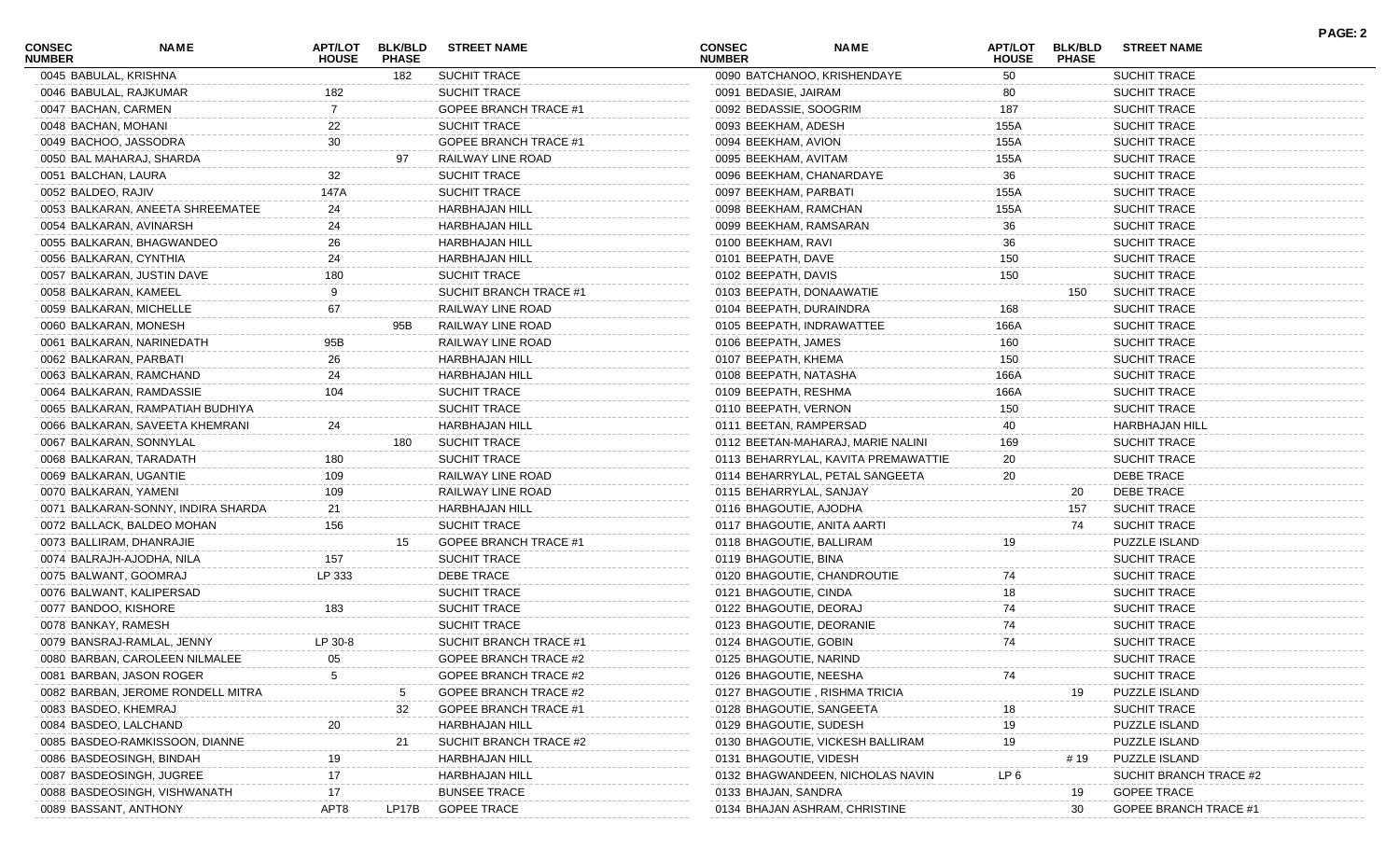| <b>CONSEC</b><br><b>NUMBER</b> | NAME                                    | APT/LOT<br><b>HOUSE</b> | <b>BLK/BLD</b><br><b>PHASE</b> | <b>STREET NAME</b>           | <b>CONSEC</b><br><b>NUMBER</b> | <b>NAME</b>                   | <b>APT/LOT</b><br><b>HOUSE</b> | <b>BLK/BLD</b><br><b>PHASE</b> | <b>STREET NAME</b>     | PAGE: 3 |
|--------------------------------|-----------------------------------------|-------------------------|--------------------------------|------------------------------|--------------------------------|-------------------------------|--------------------------------|--------------------------------|------------------------|---------|
| 0135 BHIM, BHESHAM             |                                         | 88                      |                                | <b>SUCHIT TRACE</b>          | 0180 BOODRAM, ANIRUDH RICK     |                               | 188                            |                                | SUCHIT TRACE           |         |
| 0136 BHIM, BRITNEY             |                                         |                         | 13A                            | HARBHAJAN HILL               | 0181 BOODRAM, AVIE JAI         |                               |                                | 179A                           | <b>SUCHIT TRACE</b>    |         |
| 0137 BHIM, KUNTIE              |                                         | 88A                     |                                | <b>SUCHIT TRACE</b>          | 0182 BOODRAM, BADASH           |                               |                                |                                | SUCHIT BRANCH TRACE #2 |         |
| 0138 BHIM, VIJAY               |                                         |                         | 88A                            | <b>SUCHIT TRACE</b>          | 0183 BOODRAM, BALDATH          |                               | 159                            |                                | SUCHIT TRACE           |         |
| 0139 BHOKAL, ANJANI            |                                         | 10                      |                                | <b>SUCHIT TRACE</b>          | 0184 BOODRAM, CHARLENE         |                               | 16A                            |                                | <b>HARBHAJAN HILL</b>  |         |
|                                | 0140 BHOKAL, JULIEN SURENDRA            |                         | 10                             | PUZZLE ISLAND                | 0185 BOODRAM, DEOKIE           |                               | 178                            |                                | SUCHIT TRACE           |         |
|                                | 0141 BHOKAL, MAHENDRA                   | MM11/2                  |                                | <b>SUCHIT TRACE</b>          | 0186 BOODRAM, DHANMATTEE       |                               | 24B                            |                                | DEBE TRACE             |         |
| 0142 BHOKAL, SURAJ             |                                         | 10                      |                                | PUZZLE ISLAND                | 0187 BOODRAM, GANGAPERSAD      |                               | 188                            |                                | SUCHIT TRACE           |         |
| 0143 BHOKAL, TIRAJ             |                                         |                         | 10                             | PUZZLE ISLAND                | 0188 BOODRAM, GLORY            |                               | 188                            |                                | <b>SUCHIT TRACE</b>    |         |
|                                | 0144 BHOOPSINGH, DHANIRAM               | 125B                    |                                | <b>SUCHIT TRACE</b>          | 0189 BOODRAM, HARRINARINE      |                               | 178                            |                                | SUCHIT TRACE           |         |
|                                | 0145 BHOOPSINGH, JASSOMATI              | 125B                    |                                | <b>SUCHIT TRACE</b>          | 0190 BOODRAM, HIMLATA          |                               | 192                            |                                | SUCHIT TRACE           |         |
|                                | 0146 BISRAM, ANTHONY CHUCKY             | LP 6/2                  |                                | <b>DEBE TRACE</b>            | 0191 BOODRAM, JAIRAM           |                               |                                | 188                            | <b>SUCHIT TRACE</b>    |         |
| 0147 BISRAM, REBECCA           |                                         | LP7                     |                                | <b>DEBE TRACE</b>            | 0192 BOODRAM, JESSICA          |                               | 178                            |                                | <b>SUCHIT TRACE</b>    |         |
| 0148 BISSOON, KASSIE           |                                         |                         | 28                             | SUCHIT BRANCH TRACE #1       | 0193 BOODRAM, KAMAL            |                               | 192                            |                                | SUCHIT TRACE           |         |
| 0149 BISSOON, NAVIN            |                                         | 80                      |                                | <b>SUCHIT TRACE</b>          | 0194 BOODRAM, KAMRUNE          |                               | 188                            |                                | SUCHIT TRACE           |         |
|                                | 0150 BISSOON, NISHAN KUMAR              |                         | 80                             | <b>SUCHIT TRACE</b>          | 0195 BOODRAM, KATWAROO         |                               | 16                             |                                | <b>HARBHAJAN HILL</b>  |         |
| 0151 BISSOON, PATRICE          |                                         | 39                      |                                | <b>GOPEE BRANCH TRACE #1</b> | 0196 BOODRAM, KAWAL RAJESH     |                               | 188                            |                                | <b>SUCHIT TRACE</b>    |         |
| 0152 BOCAS, BALIRAM            |                                         |                         | 49                             | RAHAMUT TRACE                | 0197 BOODRAM, KIMEY            |                               |                                | 192                            | <b>SUCHIT TRACE</b>    |         |
|                                | 0153 BOOCHOON, BRAMHANAND               | 180                     |                                | <b>SUCHIT TRACE</b>          | 0198 BOODRAM, KIMRAJ           |                               | 192                            |                                | <b>SUCHIT TRACE</b>    |         |
|                                | 0154 BOOCHOON, DARRYL SATISH            |                         | # 16                           | PUZZLE ISLAND                | 0199 BOODRAM, LEELOUTIE        |                               | 192                            |                                | <b>SUCHIT TRACE</b>    |         |
|                                | 0155 BOOCHOON, DHANDAYE                 |                         | 13A                            | <b>GOPEE BRANCH TRACE #2</b> | 0200 BOODRAM, MINTEE           |                               | 157                            |                                | <b>SUCHIT TRACE</b>    |         |
|                                | 0156 BOOCHOON, GIRESSE VASHESH          |                         | 16                             | PUZZLE ISLAND                |                                | 0201 BOODRAM, MITRA PRAKASH   | 188                            |                                | SUCHIT TRACE           |         |
|                                | 0157 BOOCHOON, INDIRA BHANMATIE         | 180                     |                                | <b>SUCHIT TRACE</b>          | 0202 BOODRAM, NADIRA           |                               | 10                             |                                | <b>SPUR TRACE</b>      |         |
|                                | 0158 BOOCHOON, NADIRA                   |                         | 91                             | RAILWAY LINE ROAD            | 0203 BOODRAM, NAVIE VIJAY      |                               |                                | 179A                           | <b>SUCHIT TRACE</b>    |         |
|                                |                                         |                         |                                | <b>SUCHIT TRACE</b>          | 0204 BOODRAM, NEELA            |                               |                                |                                | <b>SUCHIT TRACE</b>    |         |
|                                | 0159 BOOCHOON, RAJKUMAR                 |                         |                                |                              |                                |                               | 192                            |                                |                        |         |
|                                | 0160 BOOCHOON, RAMPRAKASH               |                         | 14                             | <b>SUCHIT TRACE</b>          | 0205 BOODRAM, NEELA SELENA     |                               |                                | $\mathbf{7}$                   | SUCHIT BRANCH TRACE #2 |         |
|                                | 0161 BOODLAL, ALYSSA AISHWARYA SUSHMIT/ |                         | 200                            | <b>SUCHIT TRACE</b>          | 0206 BOODRAM, NEERA SELENE     |                               |                                | $\mathbf{7}$                   | SUCHIT BRANCH TRACE #2 |         |
|                                | 0162 BOODLAL, HARRIDATH                 | 200                     |                                | <b>SUCHIT TRACE</b>          | 0207 BOODRAM, PARMANAND        |                               |                                |                                | <b>HARBHAJAN HILL</b>  |         |
|                                | 0163 BOODLAL, KHAMRAJ                   | 200                     |                                | <b>SUCHIT TRACE</b>          |                                | 0208 BOODRAM, PREMATEE JENNY  | 179A                           |                                | <b>SUCHIT TRACE</b>    |         |
|                                | 0164 BOODLAL, NAVINDRA BHARAAT          |                         | 198                            | <b>SUCHIT TRACE</b>          | 0209 BOODRAM, RAJKUMAR         |                               | 184                            |                                | SUCHIT TRACE           |         |
| 0165 BOODLAL, NISHA            |                                         |                         | 198                            | PUZZLE ISLAND                | 0210 BOODRAM, RAMDHAN          |                               | 192                            |                                | SUCHIT TRACE           |         |
|                                | 0166 BOODLAL, RAVINDRA KAVISHTIE        | 198                     |                                | <b>SUCHIT TRACE</b>          | 0211 BOODRAM, RAVEENA          |                               | 116C                           |                                | SUCHIT TRACE           |         |
| 0167 BOODOO, ANNAN             |                                         | 6                       |                                | <b>HARBHAJAN HILL</b>        |                                | 0212 BOODRAM, RAVI BOODNARINE | 179A                           |                                | <b>SUCHIT TRACE</b>    |         |
| 0168 BOODOO, DEOLAL            |                                         | 06                      |                                | <b>SUCHIT TRACE</b>          | 0213 BOODRAM, RICKY            |                               |                                | 16A                            | HARBHAJAN HILL         |         |
|                                | 0169 BOODOO, HARRINARINE                |                         | 2                              | <b>DEBE TRACE</b>            |                                | 0214 BOODRAM, ROGER MOTILAL   | 178                            |                                | <b>SUCHIT TRACE</b>    |         |
|                                | 0170 BOODOO, JENNIFER                   |                         |                                | HARBHAJAN HILL               | 0215 BOODRAM, ROHAN            |                               |                                | 188                            | SUCHIT TRACE           |         |
|                                | 0171 BOODOO, KAREENA JACQUELINE         |                         |                                | HARBHAJAN HILL               | 0216 BOODRAM, SHEILA           |                               |                                |                                | DEBE TRACE             |         |
|                                | 0172 BOODOO, KENDALL RYAN               | LOT <sub>2</sub>        |                                | <b>RAHAMUT TRACE</b>         | 0217 BOODRAM, SUMATIE          |                               | 178                            |                                | SUCHIT TRACE           |         |
|                                | 0173 BOODOO, MAHADEO                    | 8B                      |                                | HARBHAJAN HILL               | 0218 BOODRAM, SURASHE          |                               | 188                            |                                | SUCHIT TRACE           |         |
|                                | 0174 BOODOO, MELISSA DEVIKA             |                         | 115                            | RAILWAY LINE ROAD            | 0219 BOODRAM, SYLVIE           |                               | 16A                            |                                | HARBHAJAN HILL         |         |
| 0175 BOODOO, RAVI              |                                         | 20                      |                                | <b>BUNSEE TRACE</b>          | 0220 BOODRAM, TAMARA           |                               | 192A                           |                                | SUCHIT TRACE           |         |
|                                | 0176 BOODOO-ROODAL, MARJORIE            |                         | 21                             | <b>RAHAMUT TRACE</b>         | 0221 BOODRAM, TARA             |                               | 7                              |                                | SUCHIT BRANCH TRACE #2 |         |
|                                | 0177 BOODOOKAY, DEVIKA                  | 22                      |                                | DEBE TRACE                   | 0222 BOODRAM, THALAKCHAND      |                               | 184                            |                                | SUCHIT TRACE           |         |
|                                | 0178 BOODRAM, AKASH BALDATH             | 157                     |                                | SUCHIT TRACE                 | 0223 BOODRAM, VIDYA SELIA      |                               |                                |                                | SUCHIT BRANCH TRACE #2 |         |
| 0179 BOODRAM, AMRIT            |                                         | 157                     |                                | <b>SUCHIT TRACE</b>          | 0224 BOOJHAWAN, ASHFORD        |                               | 180                            |                                | SUCHIT TRACE           |         |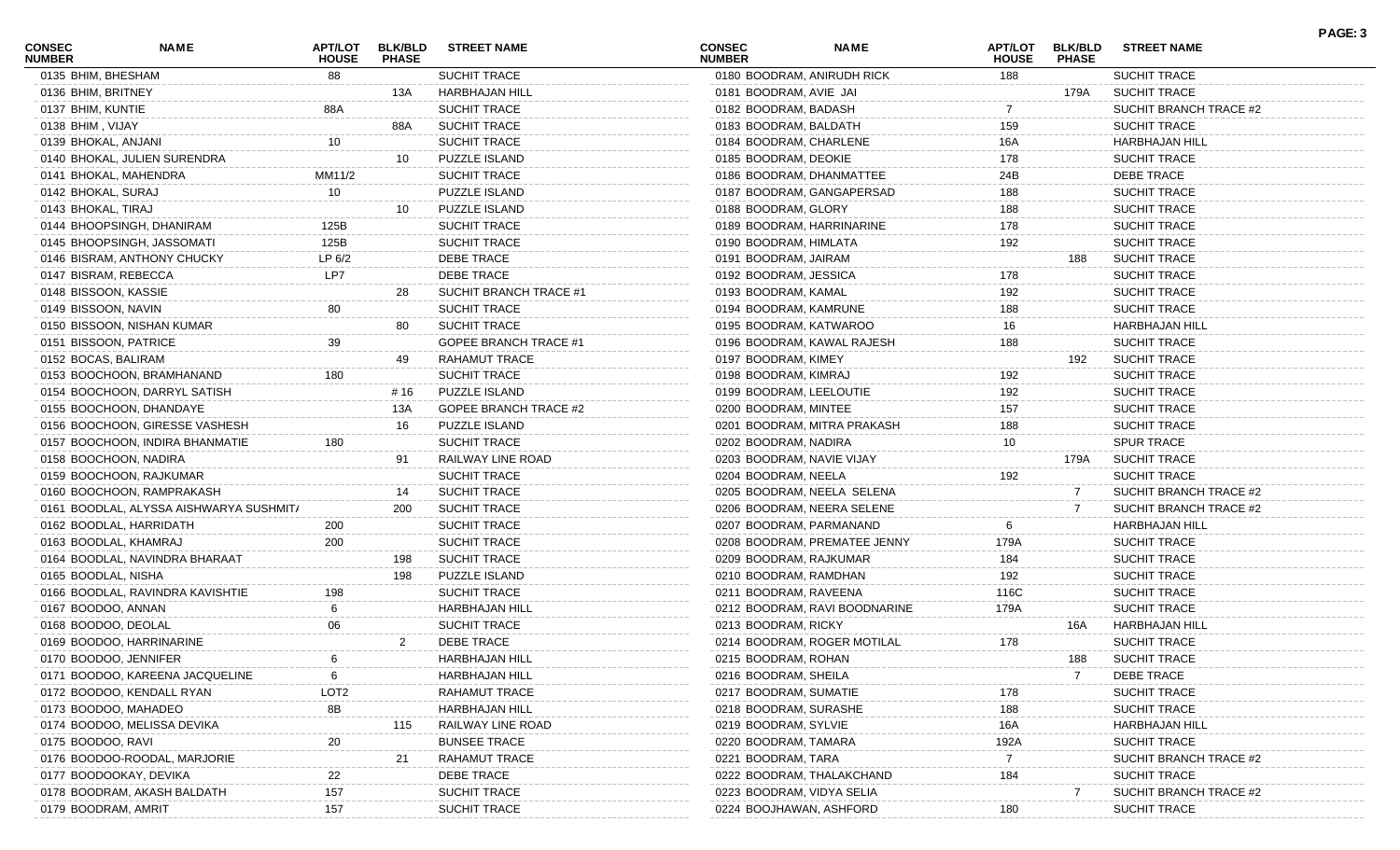| <b>CONSEC</b><br><b>NUMBER</b> | <b>NAME</b>                           | <b>HOUSE</b> | <b>PHASE</b> | APT/LOT BLK/BLD STREET NAME  | <b>CONSEC</b><br><b>NUMBER</b> | <b>NAME</b>                       | <b>HOUSE</b> | APT/LOT BLK/BLD<br><b>PHASE</b> | <b>STREET NAME</b>     | . AVL. 7 |
|--------------------------------|---------------------------------------|--------------|--------------|------------------------------|--------------------------------|-----------------------------------|--------------|---------------------------------|------------------------|----------|
|                                | 0225 BOOJHAWAN, SOOKDEO               | 180          |              | SUCHIT TRACE                 |                                | 0270 DASSRATH, NICHOLAS LOKESHWAR | LP31         |                                 | SUCHIT TRACE           |          |
|                                | 0226 BOYSIE, SAMDAYE SUBHAYIYA        | 28           |              | SUCHIT TRACE                 |                                | 0271 DEENANATH DEONARINE, LEENA   |              | 183                             | <b>SUCHIT TRACE</b>    |          |
|                                | 0227 BRIDGELAL, MALACHI MESHAK MORGAN |              | 16           | RAHAMUT TRACE                | 0272 DELION, DARIUS            |                                   | 89           |                                 | RAILWAY LINE ROAD      |          |
|                                | 0228 BRIDGELAL, MATTHEW MORGAN        |              | 16           | RAHAMUT TRACE                | 0273 DEO, DANNY                |                                   | 14B          |                                 | <b>HARBHAJAN HILL</b>  |          |
|                                | 0229 BRIDGELAL, MICAH MORGAN          | 16           |              | RAHAMUT TRACE                | 0274 DEO, DEVANAND             |                                   | 194          |                                 | <b>SUCHIT TRACE</b>    |          |
|                                | 0230 BRIDGELAL, MOSES MORGAN          |              | 16           | RAHAMUT TRACE                | 0275 DEO, DILIP                |                                   | 194          |                                 | <b>SUCHIT TRACE</b>    |          |
|                                | 0231 BRIDGELAL, ORNELLA BELLE D M     | 16.          |              | <b>RAHAMUT TRACE</b>         | 0276 DEO, KAMALDAI             |                                   | 194B         |                                 | SUCHIT TRACE           |          |
|                                | 0232 BRIDGELAL, VISHNU                | 16           |              | RAHAMUT TRACE                | 0277 DEO, KRISHENLAL           |                                   |              |                                 | PUZZLE ISLAND          |          |
|                                | 0233 BRIDGEMOHAN, INDAR               |              | 137          | <b>SUCHIT TRACE</b>          | 0278 DEO, MANGALA              |                                   | 196          |                                 | <b>SUCHIT TRACE</b>    |          |
|                                | 0234 BRIDGEMOHAN, RADHEKA             | 137          |              | SUCHIT TRACE                 | 0279 DEO, MARLON               |                                   | 196A         |                                 | SUCHIT TRACE           |          |
|                                | 0235 BRIDGEMOHAN, RAMSUNDAR           |              |              | <b>GOPEE BRANCH TRACE #1</b> | 0280 DEO, SEEMA DIANE          |                                   | 14B          |                                 | <b>HARBHAJAN HILL</b>  |          |
|                                | 0236 BRIDGEMOHAN, SAMSOONDAR          | 137          |              | SUCHIT TRACE                 | 0281 DEO, SEETA                |                                   | 14           |                                 | <b>HARBHAJAN HILL</b>  |          |
|                                | 0237 BRIDGEMOHAN, SHOBHA SOMATI       |              | 137          | <b>SUCHIT TRACE</b>          | 0282 DEO, VASHTI               |                                   | 180C         |                                 | <b>SUCHIT TRACE</b>    |          |
|                                | 0238 BUNSEE, SURESH                   | 22A          |              | <b>SUCHIT TRACE</b>          |                                | 0283 DEO, VIDUR BRANDON           |              | 194                             | <b>SUCHIT TRACE</b>    |          |
| 0239 BUNSEE, VARON             |                                       | 24B          |              | SUCHIT TRACE                 | 0284 DEO, VISHNU DILLON        |                                   | 194          |                                 | <b>SUCHIT TRACE</b>    |          |
|                                | 0240 BUNSEE, VAYKASH                  |              | 21A          | DEBE TRACE                   | 0285 DEONARINE, ALVIN          |                                   | 172          |                                 | <b>SUCHIT TRACE</b>    |          |
| 0241 BUNSEE, VIJAY             |                                       |              | 22A          | SUCHIT BRANCH TRACE #2       |                                | 0286 DEONARINE, BHARAT SHIVA      | 183          |                                 | <b>SUCHIT TRACE</b>    |          |
|                                | 0242 CHAITRAM, DAVE KALLIECHARAN      |              | 45           | <b>GOPEE BRANCH TRACE #1</b> |                                | 0287 DEONARINE, CHARLENE SHALLA   | 182          |                                 | SUCHIT TRACE           |          |
|                                | 0243 CHAITRAM, DHAMENDRA              |              | 39           | GOPEE BRANCH TRACE #1        |                                | 0288 DEONARINE, DANNY DOODNATH    | 183          |                                 | SUCHIT TRACE           |          |
|                                | 0244 CHAITRAM, JEWAN                  |              | 39B          | <b>GOPEE BRANCH TRACE #1</b> |                                | 0289 DEONARINE, DEVANAND NARINE   | 183          |                                 | <b>SUCHIT TRACE</b>    |          |
|                                | 0245 CHAITRAM, KALISH                 | 32           |              | <b>SUCHIT TRACE</b>          | 0290 DEONARINE, ELVIS          |                                   | 172          |                                 | <b>SUCHIT TRACE</b>    |          |
|                                | 0246 CHAITRAM, KELVIN                 | 17A          |              | <b>GOPEE BRANCH TRACE #2</b> |                                | 0291 DEONARINE, GERARD DAMION     | 182          |                                 | SUCHIT TRACE           |          |
|                                | 0247 CHAITRAM, KRISHNA                | 39           |              | GOPEE BRANCH TRACE #1        | 0292 DEONARINE, HILTON         |                                   | 169          |                                 | <b>SUCHIT TRACE</b>    |          |
|                                | 0248 CHAITRAM, PETER                  | 17A          |              | <b>GOPEE BRANCH TRACE #2</b> | 0293 DEONARINE, SAMUEL         |                                   | 169          |                                 | <b>SUCHIT TRACE</b>    |          |
| 0249 CHAITRAM, RAVI            |                                       | 17A          |              | GOPEE BRANCH TRACE #2        | 0294 DEONARINE, SHIRLEY        |                                   | 172          |                                 | <b>SUCHIT TRACE</b>    |          |
|                                | 0250 CHAITRAM, RIKKI PAUL             |              | 39B          | <b>GOPEE TRACE</b>           | 0295 DEONARINE, USHA           |                                   | LP46         |                                 | SUCHIT TRACE           |          |
|                                | 0251 CHAITRAM, SALISHA                |              | 17           | GOPEE BRANCH TRACE #2        |                                | 0296 DEONARINE, WINSTON           | LP46         |                                 | SUCHIT TRACE           |          |
|                                | 0252 CHATTERGOON, RAMDAIN             |              | 21           | DEBE TRACE                   |                                | 0297 DEOPERSAD, BRENDA            | 126A         |                                 | SUCHIT TRACE           |          |
|                                | 0253 CHIHAK, SASHA MALA               | P47          |              | SUCHIT TRACE                 |                                | 0298 DEOPERSAD, DAVICA VIDYA      |              | 34                              | HARBHAJAN HILL         |          |
|                                | 0254 CHOTILAL, KAYWALLEE              | PO BOX 48    |              | <b>GOPEE TRACE</b>           | 0299 DEOPERSAD, DOLSIE         |                                   | 154          |                                 | SUCHIT TRACE           |          |
|                                | 0255 CHOWTEE, ALIA SA'DIYYA           | 34           |              | SUCHIT TRACE                 |                                | 0300 DEOPERSAD, KATHREEN CHUMATIE | 34           |                                 | <b>HARBHAJAN HILL</b>  |          |
|                                | 0256 CHOWTEE, DALE JONATHAN           | 34           |              | SUCHIT TRACE                 |                                | 0301 DEOPERSAD, LACKHAN           | 126A         |                                 | <b>SUCHIT TRACE</b>    |          |
|                                | 0257 CHOWTEE, SHALIMA                 | 34           |              | SUCHIT TRACE                 |                                | 0302 DEOPERSAD, MANIRAM           | 154          |                                 | SUCHIT TRACE           |          |
| 0258 DAN, AKASH                |                                       |              | 30           | RAHAMUT TRACE                |                                | 0303 DEOPERSAD, PRAKASH MITRA     | 34           |                                 | HARBHAJAN HILL         |          |
| 0259 DAN, ANN TINY             |                                       | 28           |              | <b>RAHAMUT TRACE</b>         |                                | 0304 DEOPERSAD, RAKESH            | 154          |                                 | SUCHIT TRACE           |          |
|                                | 0260 DAN, ANNA-LISA SHANISA           |              |              | RAHAMUT TRACE                |                                | 0305 DEOPERSAD, RAMCHARAN         |              |                                 | SPUR TRACE             |          |
| 0261 DAN, DINESH               |                                       | 30           |              | RAHAMUT TRACE                |                                | 0306 DEOPERSAD, RAMDAYE           |              |                                 | HARBHAJAN HILL         |          |
| 0262 DAN, KHEMRAJ              |                                       |              |              | <b>RAHAMUT TRACE</b>         |                                | 0307 DEOPERSAD, SOOKRAJ           |              |                                 | <b>BUNSEE TRACE</b>    |          |
|                                | 0263 DAN, KISSOONDATH                 |              |              | RAHAMUT TRACE                |                                | 0308 DEOPERSAD, VISHAL OMRAJ      | 154          |                                 | <b>SUCHIT TRACE</b>    |          |
| 0264 DAN, KUMAR                |                                       |              |              | <b>RAHAMUT TRACE</b>         |                                | 0309 DEOPERSAD-JAGHOO, LEAH L     |              | 154                             | <b>SUCHIT TRACE</b>    |          |
| 0265 DAN, MARRISSA             |                                       |              |              | <b>RAHAMUT TRACE</b>         |                                | 0310 DEOSARAN, DOODNATH ARVIN     |              |                                 | DEBE TRACE             |          |
| 0266 DAN, NANDEO               |                                       |              |              | <b>RAHAMUT TRACE</b>         | 0311 DEOSARAN, KAMLA           |                                   |              |                                 | SUCHIT BRANCH TRACE #2 |          |
| 0267 DAN, PHAGOO               |                                       |              |              | <b>HARBHAJAN HILL</b>        |                                | 0312 DEOSINGH, AMIT GANESH        | 24           |                                 | RAHAMUT TRACE          |          |
| 0268 DAN, SOOKRAJ              |                                       |              |              | <b>RAHAMUT TRACE</b>         |                                | 0313 DEOSINGH, ANILA SURITA       | 24           |                                 | RAHAMUT TRACE          |          |
| 0269 DASS, MUNGAL              |                                       | 158          |              | SUCHIT TRACE                 | 0314 DEOSINGH, DOOLIN          |                                   | 26           |                                 | RAHAMUT TRACE          |          |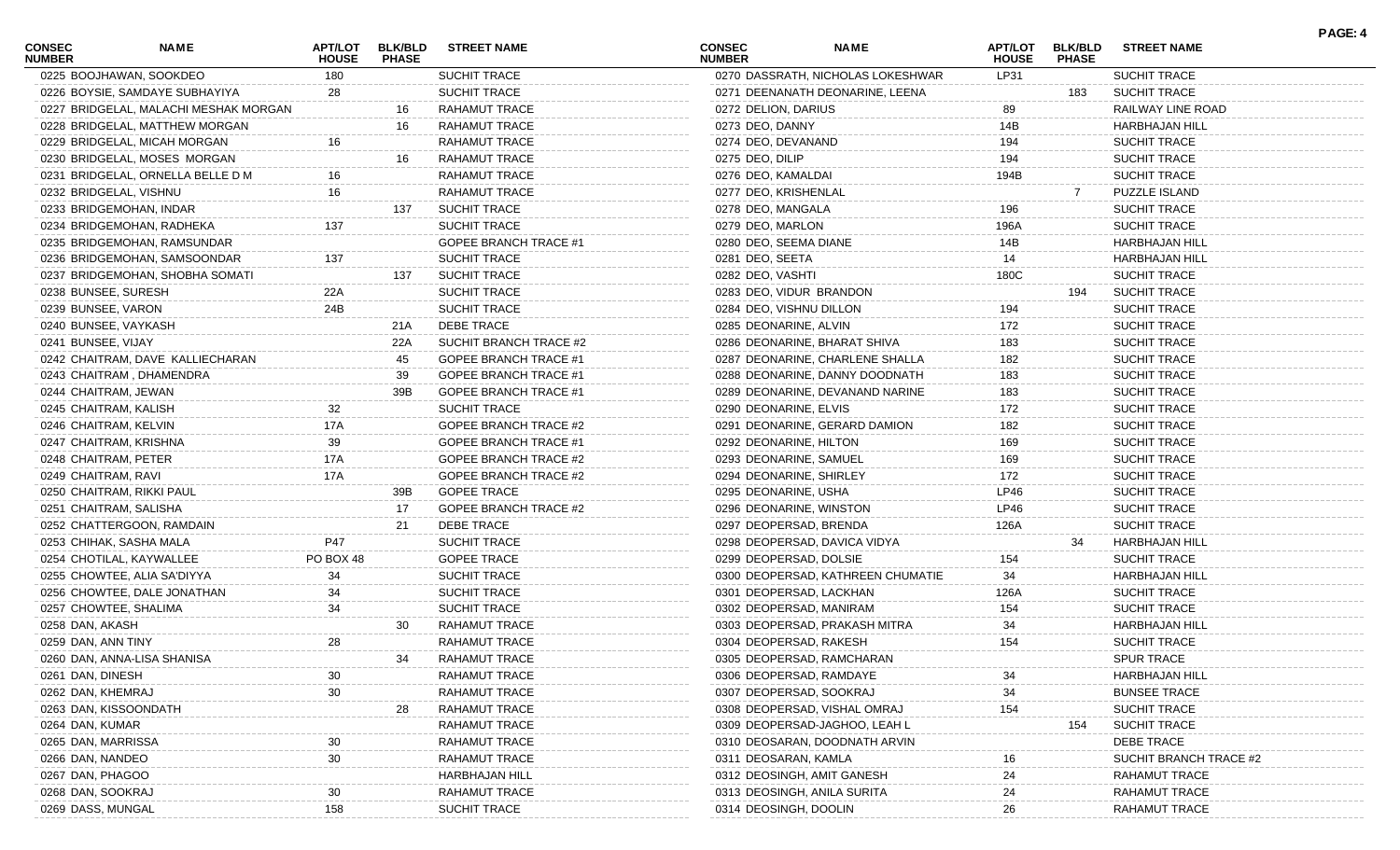| <b>CONSEC</b><br><b>NUMBER</b> | <b>NAME</b>                         | APT/LOT<br><b>HOUSE</b> | <b>BLK/BLD</b><br><b>PHASE</b> | <b>STREET NAME</b>                     | <b>CONSEC</b><br><b>NUMBER</b>             | <b>NAME</b>                     | <b>APT/LOT</b><br><b>HOUSE</b> | <b>BLK/BLD</b><br><b>PHASE</b> | <b>STREET NAME</b>                         | PAGE: 5 |
|--------------------------------|-------------------------------------|-------------------------|--------------------------------|----------------------------------------|--------------------------------------------|---------------------------------|--------------------------------|--------------------------------|--------------------------------------------|---------|
| 0315 DEOSINGH, KRISHNA         |                                     | 24                      |                                | <b>HARBHAJAN HILL</b>                  | 0360 HARRY, ANTHONY                        |                                 |                                | 22                             | <b>RAHAMUT TRACE</b>                       |         |
|                                | 0316 DEOSINGH, SAISHBHAN            |                         | 184                            | <b>SUCHIT TRACE</b>                    | 0361 HARRY, BASMATIE                       |                                 |                                | 22                             | RAHAMUT TRACE                              |         |
|                                | 0317 DHANASAR-BEEKHAM, SUNITA       |                         | 36                             | <b>SUCHIT TRACE</b>                    |                                            | 0362 HARRY, CHRIS CHRISTOPHER   |                                | 22                             | RAHAMUT TRACE                              |         |
|                                | 0318 DHANESAR, INGRID DHANMATIE     |                         |                                | DEBE TRACE                             | 0363 HARRY, DIANNE                         |                                 |                                | 32                             | <b>GOPEE BRANCH TRACE #1</b>               |         |
|                                | 0319 DHANESAR, ROGER NEIL           | 32                      |                                | <b>HARBHAJAN HILL</b>                  |                                            | 0364 HARRY, DILLON SAMEON       | 32                             |                                | <b>GOPEE BRANCH TRACE #1</b>               |         |
| 0320 DHOOKHIE, ADESH           |                                     | 15                      |                                | <b>GOPEE BRANCH TRACE #1</b>           | 0365 HARRY, SEETA                          |                                 | 179                            |                                | <b>SUCHIT TRACE</b>                        |         |
| 0321 DHOOKHIE, KEVIN           |                                     |                         |                                | GOPEE BRANCH TRACE #1                  | 0366 HARRY, SHAM                           |                                 | 32                             |                                | <b>GOPEE BRANCH TRACE #1</b>               |         |
|                                | 0322 DHOOKHIE, PARBATHIE            | 15                      |                                | <b>GOPEE BRANCH TRACE #1</b>           |                                            | 0367 HARRY, SHANIA PRECIOUS     |                                | 32                             | <b>GOPEE BRANCH TRACE #1</b>               |         |
| 0323 DOOBREE, LEO              |                                     | 147                     |                                | SUCHIT TRACE                           |                                            | 0368 HARRY SUCHIT, DEONATH      | 15                             |                                | SUCHIT BRANCH TRACE #1                     |         |
| 0324 DOOKIE, ASHRAM            |                                     |                         | 30                             | <b>GOPEE BRANCH TRACE #1</b>           | 0369 HARRY-SUCHIT, DIANA                   |                                 | 15                             |                                | SUCHIT BRANCH TRACE #1                     |         |
| 0325 DOOKIE, SAVITREE          |                                     | 165                     |                                | <b>SUCHIT TRACE</b>                    | 0370 HARRYLAL, YOMATEE                     |                                 | 176                            |                                | SUCHIT TRACE                               |         |
|                                | 0326 DUKHRAN BUNSEE, BEENA          |                         | 116                            | <b>SUCHIT TRACE</b>                    | 0371 HASSAN, FAREED                        |                                 | 146D                           |                                | GOPEE BRANCH TRACE #2                      |         |
| 0327 FYZOOL, PAMELA            |                                     |                         |                                | <b>HARBHAJAN HILL</b>                  | 0372 HASSAN, HAFIZ                         |                                 | 146D                           |                                | <b>GOPEE TRACE</b>                         |         |
| 0328 FYZOOL, TARA              |                                     | 27                      |                                | <b>HARBHAJAN HILL</b>                  |                                            | 0373 HASSAN, JAITOON SALEMA     | 146D                           |                                | <b>GOPEE TRACE</b>                         |         |
|                                | 0329 GANGADEEN, CHRISTEEN HARIDAY   |                         |                                | <b>SUCHIT TRACE</b>                    | 0374 HASSAN, NATIFA                        |                                 | 146D                           |                                | GOPEE BRANCH TRACE #2                      |         |
|                                | 0330 GANGARAM, HARRIPERSAD          | 62                      |                                | <b>SUCHIT TRACE</b>                    | 0375 HASSAN, SAFRAZ                        |                                 | 146D                           |                                | GOPEE BRANCH TRACE #2                      |         |
| 0331 GANGARAM, PREMA           |                                     | 62                      |                                | <b>SUCHIT TRACE</b>                    |                                            | 0376 HASSAN, SHAKEER EDDOO      |                                | 95C                            | RAILWAY LINE ROAD                          |         |
| 0332 GANGARAM, RAVI            |                                     | 62                      |                                | <b>SUCHIT TRACE</b>                    | 0377 HEERALAL, SANDRA                      |                                 | 22                             |                                | <b>SUCHIT TRACE</b>                        |         |
|                                | 0333 GANGARAM-SONNY, SUVI           |                         | 62                             | <b>SUCHIT TRACE</b>                    | 0378 HOSEIN, ALEXANDRIA                    |                                 | 21                             |                                | <b>DEBE TRACE</b>                          |         |
| 0334 GANGOO, KRISHNA           |                                     | 93                      |                                | <b>SUCHIT TRACE</b>                    | 0379 HOSEIN, ALI                           |                                 |                                | 33                             | <b>GOPEE BRANCH TRACE #1</b>               |         |
|                                | 0335 GAY RAMLOGAN, ANANTA           |                         | 39                             | <b>GOPEE BRANCH TRACE #1</b>           |                                            | 0380 HOSEIN, ASHMEAD FRANKLYN   | 33                             |                                | <b>GOPEE BRANCH TRACE #1</b>               |         |
|                                | 0336 GERMAIN-BOODLAL, MELISSA DEBBY | 200                     |                                | <b>SUCHIT TRACE</b>                    | 0381 HOSEIN, EDWINA                        |                                 | 33                             |                                | <b>GOPEE BRANCH TRACE #1</b>               |         |
| 0337 GOPAUL, ISHA              |                                     | 78B                     |                                | <b>SUCHIT TRACE</b>                    | 0382 HOSEIN, HASEENA                       |                                 | 24                             |                                | RAHAMUT TRACE                              |         |
| 0338 GOPAUL, ISHWAR            |                                     | 78                      |                                | <b>SUCHIT TRACE</b>                    | 0383 HOSEIN, IMRAN                         |                                 |                                | 63                             | RAILWAY LINE ROAD                          |         |
|                                | 0339 GOPAUL, MEERA NEERA            | 78B                     |                                | <b>SUCHIT TRACE</b>                    | 0384 HOSEIN, JAITOON                       |                                 | 100                            |                                | <b>SUCHIT TRACE</b>                        |         |
| 0340 GOPIELAL, MICHEAL         |                                     |                         |                                | <b>SPUR TRACE</b>                      | 0385 HOSEIN, KAZIM                         |                                 | 149                            |                                | <b>SUCHIT TRACE</b>                        |         |
|                                | 0341 GOPIENATH, KOWSIL SOMARIYA     | 150                     |                                | <b>SUCHIT TRACE</b>                    | 0386 HOSEIN, LISA                          |                                 | LP 33/2                        |                                | <b>DEBE TRACE</b>                          |         |
|                                | 0342 GOSINE-RAMPERSAD, ROSHNIE      | 164                     |                                | SUCHIT TRACE                           |                                            | 0387 HOSEIN, MYNODEEN AMARALLIE | 65                             |                                | <b>GOPEE TRACE</b>                         |         |
| 0343 HACKETT, RICHARD          |                                     | 100                     |                                | <b>SUCHIT TRACE</b>                    | 0388 HOSEIN, SAHEDAN                       |                                 | 153B                           |                                | <b>SUCHIT TRACE</b>                        |         |
|                                | 0344 HARRILAL, ANAND DALLON         | 127                     |                                | <b>SUCHIT TRACE</b>                    |                                            | 0389 HOSEIN, SAHODARIE SALIMA   | 63                             |                                | RAILWAY LINE ROAD                          |         |
| 0345 HARRILAL, ANEEL           |                                     |                         | 12 <sup>12</sup>               | <b>SPUR TRACE</b>                      | 0390 HOSEIN, SHAFICKOON                    |                                 | 153                            |                                | <b>SUCHIT TRACE</b>                        |         |
| 0346 HARRILAL, BISUNDAY        |                                     | 176                     |                                | <b>SUCHIT TRACE</b>                    | 0391 HOSEIN, SHAHMEAD                      |                                 | 33                             |                                | <b>GOPEE BRANCH TRACE #1</b>               |         |
|                                | 0347 HARRILAL, DEVANAND             | 76                      |                                | <b>SUCHIT TRACE</b>                    |                                            | 0392 HOSEIN, SHAKIR SHAKIL      |                                | 153B                           | <b>SPUR TRACE</b>                          |         |
|                                | 0348 HARRILAL, DOODNATH             | 127                     |                                | <b>SUCHIT TRACE</b>                    |                                            | 0393 HOSEIN, SHARLA TRICIA      |                                | 153B                           | <b>SPUR TRACE</b>                          |         |
|                                | 0349 HARRILAL, INDRANI CHANDRAWATIE | 76                      |                                | <b>SUCHIT TRACE</b>                    | 0394 HOSEIN, SHAZIM                        |                                 | 153B                           |                                | <b>SPUR TRACE</b>                          |         |
| 0350 HARRILAL, JASODRA         |                                     | 127                     |                                | SUCHIT TRACE                           | 0395 HOSEIN, SYMONE                        |                                 |                                | 153B                           | <b>SPUR TRACE</b>                          |         |
|                                | 0351 HARRILAL, RAJIV DIMITR         |                         | 127                            | <b>SUCHIT TRACE</b>                    | 0396 HOSEIN, ZAHIR                         |                                 | 153B                           |                                | <b>SUCHIT TRACE</b>                        |         |
| 0352 HARRILAL, SHARON          |                                     |                         | $12 \overline{ }$              | <b>SPUR TRACE</b>                      | 0397 HOSEIN, ZALINA                        |                                 | 153B                           |                                | <b>SUCHIT TRACE</b>                        |         |
|                                | 0353 HARRILAL-NEHORAH, CRYSTAL      |                         |                                | <b>SUCHIT TRACE</b>                    | 0398 HOSEIN, ZAMAIR                        |                                 | 153 B                          |                                | <b>SPUR TRACE</b>                          |         |
|                                | 0354 HARRILAL-RAMJEWAN, PRIYA       | 76                      |                                | <b>SUCHIT TRACE</b>                    | 0399 HOSEIN, ZAYIFF                        |                                 |                                |                                | <b>SUCHIT TRACE</b>                        |         |
|                                | 0355 HARRIPERSAD, AMANDA AMY        |                         |                                |                                        |                                            |                                 | 153B                           |                                |                                            |         |
|                                | 0356 HARRIPERSAD, DARSANDAYE        | 17A                     |                                | <b>SPUR TRACE</b><br><b>SPUR TRACE</b> | 0400 HOSEIN, ZOREEDA                       |                                 |                                | 33                             | GOPEE BRANCH TRACE #<br><b>GOPEE TRACE</b> |         |
|                                | 0357 HARRIPERSAD, KHEMRAJ           |                         |                                | <b>SUCHIT TRACE</b>                    | 0401 HOSEIN, ZORIDA<br>0402 JAGAN, DOLARES |                                 |                                |                                | <b>SUCHIT TRACE</b>                        |         |
|                                | 0358 HARRIPERSAD, RAMPERSAD         | 169                     |                                |                                        |                                            |                                 | 134                            |                                |                                            |         |
|                                |                                     | 178                     |                                | <b>GOPEE TRACE</b>                     |                                            | 0403 JAGAN, JEFFERY JUNIOR      |                                | 134                            | <b>SUCHIT TRACE</b>                        |         |
|                                | 0359 HARRIPERSAD, SEETA ATWARIYA    | 178                     |                                | <b>GOPEE TRACE</b>                     | 0404 JAGAN, WENDELL                        |                                 | 134                            |                                | SUCHIT TRACE                               |         |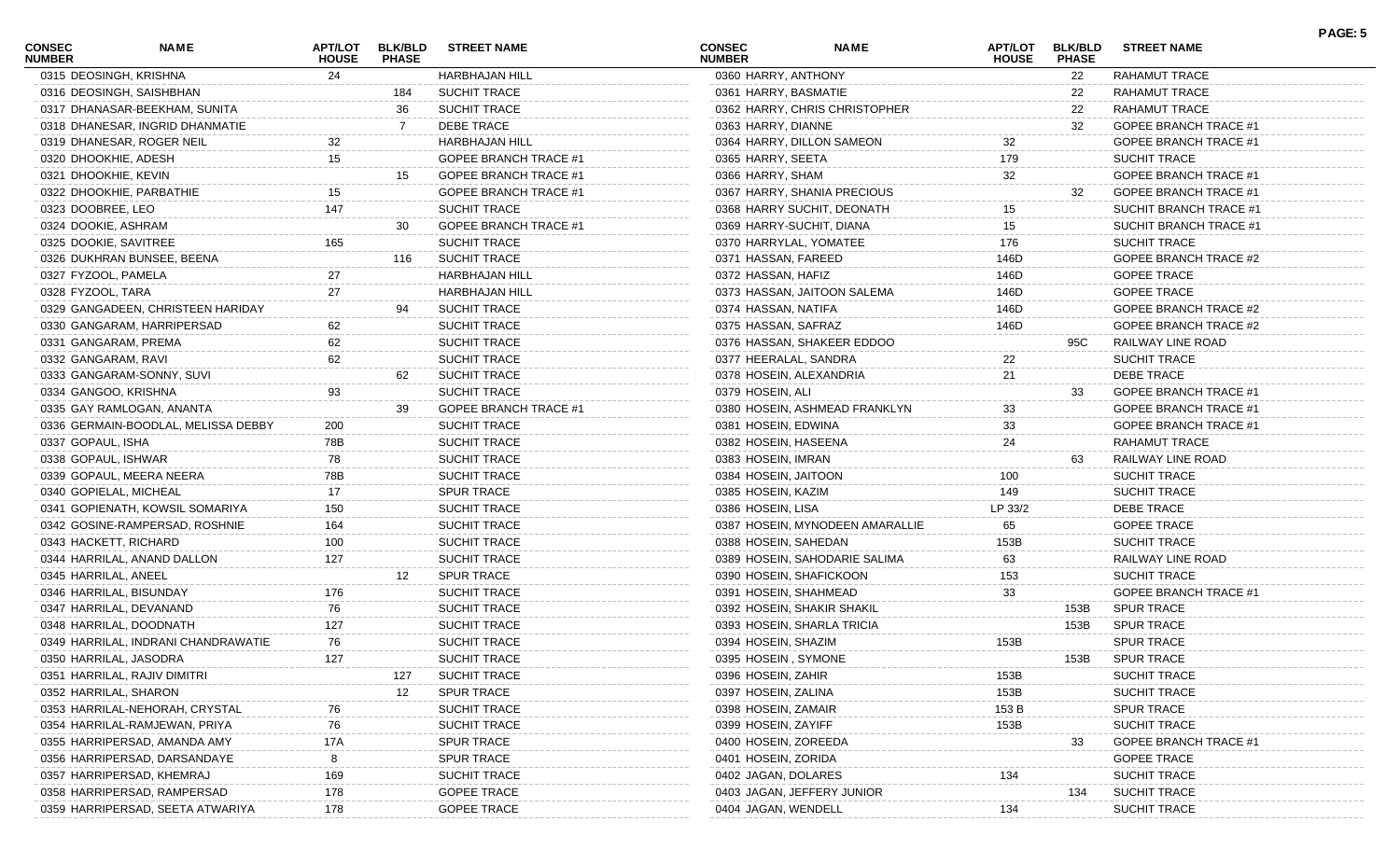| <b>CONSEC</b><br><b>NUMBER</b> | <b>NAME</b>                                             | APT/LOT<br><b>HOUSE</b> | <b>BLK/BLD</b><br><b>PHASE</b> | <b>STREET NAME</b>                            | <b>CONSEC</b><br><b>NUMBER</b> | <b>NAME</b>                   | APT/LOT<br><b>HOUSE</b> | <b>BLK/BLD</b><br><b>PHASE</b> | <b>STREET NAME</b>                                  | PAGE: 6 |
|--------------------------------|---------------------------------------------------------|-------------------------|--------------------------------|-----------------------------------------------|--------------------------------|-------------------------------|-------------------------|--------------------------------|-----------------------------------------------------|---------|
| 0405 JAGDEO, BETTY             |                                                         | 13A                     |                                | <b>GOPEE BRANCH TRACE #2</b>                  | 0450 KHAN, ROHINI              |                               |                         | 28                             | HARBHAJAN HILL                                      |         |
|                                | 0406 JAGDEO, RAMCHAN                                    |                         | 13A                            | GOPEE BRANCH TRACE #2                         | 0451 KHAN BEDASIE, ZALINA      |                               |                         | 80                             | <b>SUCHIT TRACE</b>                                 |         |
|                                | 0407 JAGDEO, ROOKMIN                                    | 13A                     |                                | GOPEE BRANCH TRACE #2                         | 0452 KISSOONDATH, SHIVA        |                               |                         | 36                             | HARBHAJAN HILL                                      |         |
|                                | 0408 JAGDEO-LOCHAN, LAURA                               | 28                      |                                | <b>SUCHIT TRACE</b>                           | 0453 KOTIYA, PREMCHAN          |                               | <b>LP54</b>             |                                | <b>RAHAMUT TRACE</b>                                |         |
|                                | 0409 JAGDEO-SAMAROO, PREMATIE                           | 12                      |                                | SUCHIT BRANCH TRACE #2                        |                                | 0454 KRISHENDATH, MANIRAM     |                         | 10                             | <b>SUCHIT TRACE</b>                                 |         |
|                                | 0410 JAGGAN, CAMERON CHRISTIAN                          |                         | 142                            | <b>SUCHIT TRACE</b>                           | 0455 KUMAR, NERUPA             |                               | 84B                     |                                | <b>SUCHIT TRACE</b>                                 |         |
|                                | 0411 JAGGAN, JADEN CHRISTOPHER JOSHUA                   |                         | 142                            | <b>SUCHIT TRACE</b>                           |                                | 0456 KUMAR-SAMLAL, RADICA     | 5                       |                                | <b>GOPEE BRANCH TRACE #2</b>                        |         |
| 0412 JAGGAN, SAMRAJ            |                                                         | 142                     |                                | <b>SUCHIT TRACE</b>                           | 0457 LALCHAN, HARDAYE          |                               | 189                     |                                | <b>SUCHIT TRACE</b>                                 |         |
| 0413 JAGGAN, SUDESH            |                                                         | 142                     |                                | <b>SUCHIT TRACE</b>                           |                                | 0458 LALCHAN, SHANTAL JYOTI   | 189                     |                                | <b>SUCHIT TRACE</b>                                 |         |
|                                | 0414 JAGGERNATH, SURUJDAYE                              | 84D                     |                                | SUCHIT TRACE                                  | 0459 LALJEE, HARBHAJAN         |                               |                         |                                | <b>HARBHAJAN HILL</b>                               |         |
| 0415 JAGLAL, AVINASH           |                                                         |                         | 5A                             | <b>GOPEE BRANCH TRACE #2</b>                  |                                | 0460 LALL-JAGGAN, NISHA WENDY |                         | 142                            | <b>SUCHIT TRACE</b>                                 |         |
| 0416 JAGLAL, CHINKOO           |                                                         | 5A                      |                                | <b>GOPEE BRANCH TRACE #2</b>                  | 0461 LALLA, VASHTI             |                               | 82                      |                                | RAILWAY LINE ROAD                                   |         |
| 0417 JAGLAL, NADIRA            |                                                         |                         | 5A                             | GOPEE BRANCH TRACE #2                         | 0462 LATCHAN, MALA             |                               |                         | 21                             | DEBE TRACE                                          |         |
|                                | 0418 JAGLAL BOODRAM, NANDIE                             |                         | 159                            | <b>SUCHIT TRACE</b>                           | 0463 LATCHAN, ZOBIDA           |                               |                         | 21                             | SUCHIT BRANCH TRACE #2                              |         |
|                                | 0419 JAGMOHAN, RAJ SOOL                                 | LP150                   |                                | <b>SUCHIT TRACE</b>                           | 0464 LATCHMAN, ANGELA          |                               | 132D                    |                                | <b>SUCHIT TRACE</b>                                 |         |
|                                | 0420 JAGMOHAN, RAMCHARITAR                              |                         | 109                            | RAILWAY LINE ROAD                             | 0465 LATCHMAN, ANIL            |                               | 21                      |                                | SUCHIT BRANCH TRACE #2                              |         |
|                                | 0421 JAIRAM-RAMLOGAN, SHARLENE                          |                         | 26                             | SUCHIT BRANCH TRACE #1                        | 0466 LATCHMAN, CHRIS           |                               |                         | 21                             | <b>DEBE TRACE</b>                                   |         |
|                                | 0422 JAIRAMSINGH, ANGANIE                               | 180B                    |                                | <b>SUCHIT TRACE</b>                           | 0467 LATCHMAN, DEORAJ          |                               | 107                     |                                | RAILWAY LINE ROAD                                   |         |
| 0423 JAMES, ANDREW             |                                                         |                         | LP 52                          | RAHAMUT TRACE                                 | 0468 LATCHMAN, JAGESSAR        |                               | 132D                    |                                | <b>SUCHIT TRACE</b>                                 |         |
|                                | 0424 JASKARAN, INGRID CAROL                             |                         |                                | <b>DEBE TRACE</b>                             | 0469 LATCHMAN, JAMINEE         |                               |                         | 107                            | RAILWAY LINE ROAD                                   |         |
|                                | 0425 JHAGROO, CHRISTON                                  |                         | 128A                           | <b>SUCHIT TRACE</b>                           |                                | 0470 LATCHMAN, KRISHENDATH    |                         | 78                             | <b>SUCHIT TRACE</b>                                 |         |
|                                | 0426 JHAGROO, FAZADA                                    | 128A                    |                                | <b>SUCHIT TRACE</b>                           | 0471 LATCHMAN, ROSHAN          |                               |                         | 107                            | RAILWAY LINE ROAD                                   |         |
|                                | 0427 JHINKOO, ARYAN SHIVAN                              |                         | 154                            | <b>SUCHIT TRACE</b>                           | 0472 LATCHMAN, SHAZEEDA        |                               |                         | 107                            | RAILWAY LINE ROAD                                   |         |
|                                | 0428 JHINKOO, DRUPATIE                                  | 154                     |                                | <b>SUCHIT TRACE</b>                           | 0473 LATCHMAN, VINOD           |                               | 21                      |                                | DEBE TRACE                                          |         |
| 0429 JOHN, NAZIM               |                                                         |                         | 31                             | <b>GOPEE BRANCH TRACE #1</b>                  |                                | 0474 LEE SON, ALYSSA MIRIANNA |                         | 103                            | <b>SUCHIT TRACE</b>                                 |         |
|                                | 0430 JOHN, SHANE LYNDON                                 | 31                      |                                | <b>GOPEE BRANCH TRACE #1</b>                  |                                | 0475 LEE SON, BRANDON WADE    | 103                     |                                | <b>SUCHIT TRACE</b>                                 |         |
| 0431 JOSEPH, HAYDEN            |                                                         | 16                      |                                | GOPEE BRANCH TRACE #1                         |                                | 0476 LEE SON, PETER CHUCKYAN  | 103                     |                                | <b>SUCHIT TRACE</b>                                 |         |
|                                | 0432 JUGMOHAN, GOBERDHAN                                |                         | 19                             | GOPEE BRANCH TRACE #1                         |                                | 0477 LEE SON, ROXANNE AUDRA   | 103                     |                                | <b>SUCHIT TRACE</b>                                 |         |
| 0433 JUGMOHAN, RAVI            |                                                         |                         | 110F                           | <b>SUCHIT TRACE</b>                           |                                | 0478 LEE SON, STEFAN TODD     |                         | 103                            | <b>SUCHIT TRACE</b>                                 |         |
|                                | 0434 JUGMOHAN, SOOKDEO                                  | LP129                   |                                | <b>SUCHIT TRACE</b>                           | 0479 LEE TANG, PARBATIE        |                               |                         | 14                             | PUZZLE ISLAND                                       |         |
|                                | 0435 JUMAN, DHARMENDRA                                  |                         | 89                             | RAILWAY LINE ROAD                             | 0480 LEESON, RAZIA             |                               | 103                     |                                | <b>SUCHIT TRACE</b>                                 |         |
|                                | 0436 KALLICHARAN, BOODRAM                               | 5C                      |                                | <b>GOPEE BRANCH TRACE #2</b>                  | 0481 LOCHAN, JESSE WILLIS      |                               | 110E                    |                                | <b>SUCHIT TRACE</b>                                 |         |
|                                | 0437 KALLICHARAN, CARLTON                               | 13                      |                                | <b>GOPEE BRANCH TRACE #2</b>                  | 0482 LOCHAN, RAJNATH           |                               | 110A                    |                                | <b>SUCHIT TRACE</b>                                 |         |
|                                | 0438 KALLICHARAN, OMADATH                               | 32                      |                                | GOPEE BRANCH TRACE #2                         |                                | 0483 LUTCHMAN, ADRIAN SHIVA   | 111                     |                                | RAILWAY LINE ROAD                                   |         |
|                                | 0439 KANHAI, BOODRAM                                    | 16A                     |                                | <b>HARBHAJAN HILL</b>                         | 0484 LUTCHMAN, ALICIA          |                               | 111                     |                                | RAILWAY LINE ROAD                                   |         |
|                                | 0440 KANHAI, DHANPATIYA                                 | 13                      |                                | <b>GOPEE TRACE</b>                            | 0485 LUTCHMAN, DOLLY           |                               | 111                     |                                | <b>SUCHIT TRACE</b>                                 |         |
| 0441 KASSIE, DEOKIE            |                                                         |                         |                                | SUCHIT TRACE                                  | 0486 MADHO, RAJKUMARI          |                               | 181C                    |                                | <b>DEBE TRACE</b>                                   |         |
|                                | 0442 KATWAROO, OMRAWTEE                                 | 90                      |                                | SUCHIT TRACE                                  | 0487 MADHO, RAMADHAR           |                               | 181C                    |                                | DEBE TRACE                                          |         |
|                                | 0443 KHAN, CINDY MARIA                                  | 30                      |                                | SUCHIT TRACE                                  | 0488 MAHABIR, HAYMANT          |                               |                         |                                | <b>SUCHIT TRACE</b>                                 |         |
|                                |                                                         |                         | 30                             |                                               |                                |                               | 18                      |                                |                                                     |         |
|                                | 0444 KHAN, JOSHUA CHRISTIAN<br>0445 KHAN, KEITH SHAHRAZ |                         |                                | <b>SUCHIT TRACE</b><br>SUCHIT BRANCH TRACE #2 | 0490 MAHABIR, JAGDEESH         | 0489 MAHABIR, INDRAWATTEE     | 18                      | 146A                           | <b>GOPEE BRANCH TRACE #2</b><br><b>SUCHIT TRACE</b> |         |
| 0446 KHAN, KERRY               |                                                         |                         |                                | <b>SUCHIT TRACE</b>                           |                                |                               |                         |                                | <b>HARBHAJAN HILL</b>                               |         |
|                                |                                                         | 149                     |                                |                                               | 0491 MAHABIR, KEMRAJ           |                               | 13A                     |                                |                                                     |         |
|                                | 0447 KHAN, KEVIN NIRON                                  | 21                      |                                | SUCHIT BRANCH TRACE #2<br>SUCHIT TRACE        | 0492 MAHABIR, KORISHA          |                               | 13A                     |                                | <b>HARBHAJAN HILL</b><br><b>SUCHIT TRACE</b>        |         |
| 0448 KHAN, KHATIJA             |                                                         | LP35                    |                                |                                               | 0493 MAHABIR, MAINA            |                               | 18                      |                                |                                                     |         |
| 0449 KHAN, NANDANIE            |                                                         |                         |                                | SUCHIT TRACE                                  |                                | 0494 MAHABIR, MARLON JEWAN    |                         | 16                             | <b>HARBHAJAN HILL</b>                               |         |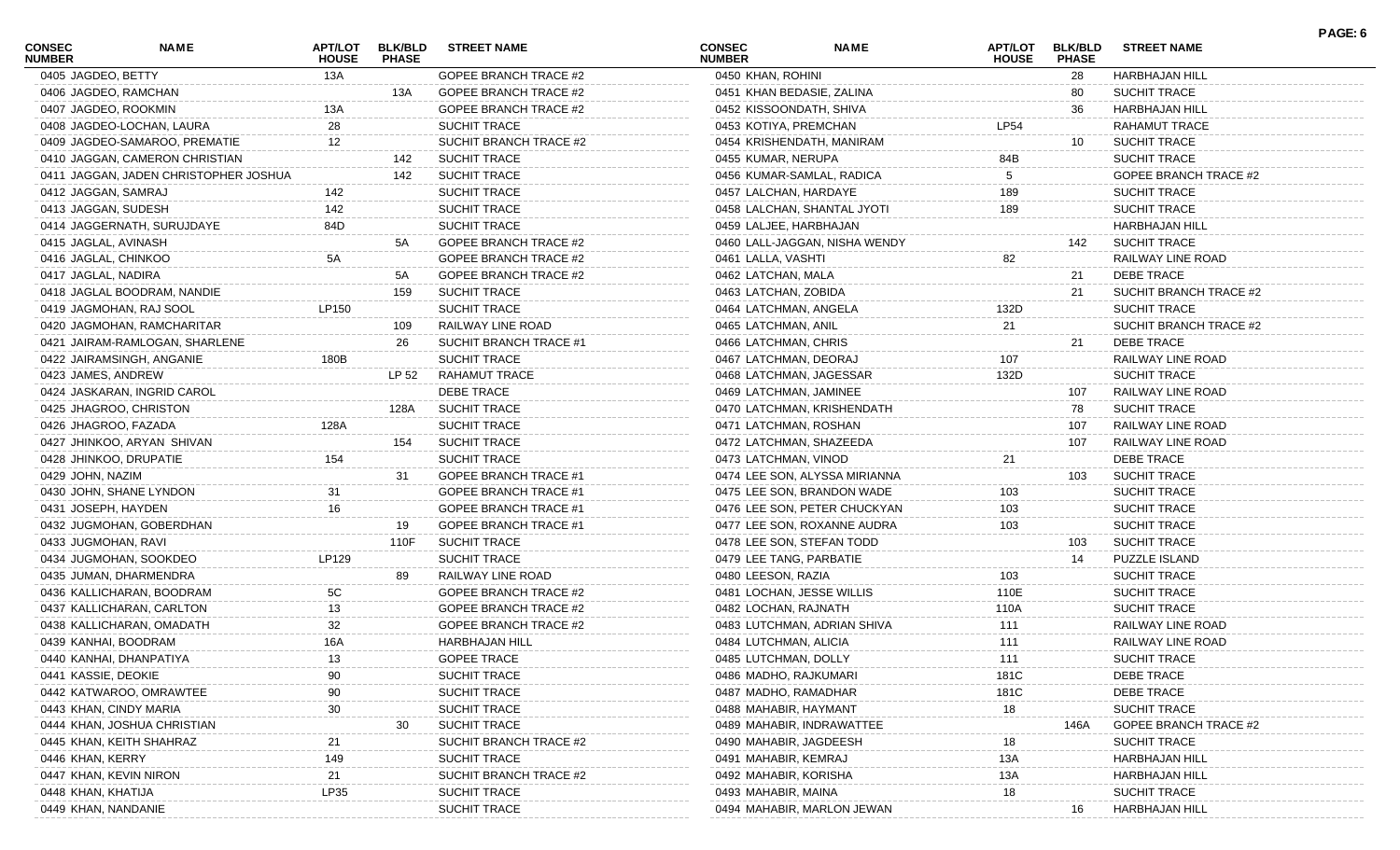| <b>CONSEC</b><br><b>NUMBER</b> | NAME                                   | APT/LOT<br><b>HOUSE</b> | <b>BLK/BLD</b><br><b>PHASE</b> | <b>STREET NAME</b>     | <b>CONSEC</b><br><b>NUMBER</b> | <b>NAME</b>                        | APT/LOT<br><b>HOUSE</b> | <b>BLK/BLD</b><br><b>PHASE</b> | <b>STREET NAME</b>           | <b>PAGE: 7</b> |
|--------------------------------|----------------------------------------|-------------------------|--------------------------------|------------------------|--------------------------------|------------------------------------|-------------------------|--------------------------------|------------------------------|----------------|
| 0495 MAHABIR, NANDLAL          |                                        | 13A                     |                                | HARBHAJAN HILL         | 0540 MATHURA, MEERA            |                                    | 32                      |                                | <b>HARBHAJAN HILL</b>        |                |
| 0496 MAHABIR, VADIA            |                                        | 18                      |                                | DEBE TRACE             | 0541 MATHURA, MICHAEL          |                                    |                         | 180B                           | <b>SUCHIT TRACE</b>          |                |
|                                | 0497 MAHABIR, YASHVIR YANNICK          | 18                      |                                | SUCHIT BRANCH TRACE #2 | 0542 MATHURA, MOTILAL          |                                    |                         |                                | <b>SUCHIT TRACE</b>          |                |
|                                | 0498 MAHABIR SAMAROO, MARIA DAMAYANTEE |                         |                                | <b>HARBHAJAN HILL</b>  |                                | 0543 MATHURA, NORINDRANAUTH EDWARD | 42                      |                                | HARBHAJAN HILL               |                |
|                                | 0499 MAHADEO, BALDATH                  |                         | 25                             | <b>HARBHAJAN HILL</b>  |                                | 0544 MATHURA, RESHMA BADAVATI      | 42                      |                                | <b>HARBHAJAN HILL</b>        |                |
|                                | 0500 MAHADEO, DINESH GREG              | 148                     |                                | SUCHIT TRACE           | 0545 MATHURA, RICKY            |                                    |                         | 186B                           | <b>SUCHIT TRACE</b>          |                |
| 0501 MAHADEO, DOOLIN           |                                        | 148                     |                                | SUCHIT TRACE           |                                | 0546 MATHURA, RUDRANAUTH DONALD    | 42                      |                                | <b>HARBHAJAN HILL</b>        |                |
|                                | 0502 MAHADEO, LILLAWATI                | 185                     |                                | <b>SUCHIT TRACE</b>    | 0547 MATHURA, RUSSELL          |                                    |                         | 180                            | <b>SUCHIT TRACE</b>          |                |
| 0503 MAHADEO, MUKESH           |                                        | 148                     |                                | SUCHIT TRACE           | 0548 MATHURA, SOMAWATTEE       |                                    | 42                      |                                | <b>HARBHAJAN HILL</b>        |                |
|                                | 0504 MAHADEO, NALANIE                  |                         | 8B                             | <b>HARBHAJAN HILL</b>  | 0549 MATHURA, VASH             |                                    | 180B                    |                                | <b>SUCHIT TRACE</b>          |                |
|                                | 0505 MAHADEO, ROSALIN                  | 8Β                      |                                | <b>HARBHAJAN HILL</b>  | 0550 MATHURA, VENESSA          |                                    |                         |                                | <b>SUCHIT TRACE</b>          |                |
| 0506 MAHADEO, VIJAI            |                                        | 8B                      |                                | <b>HARBHAJAN HILL</b>  | 0551 MOHAMED, SHARAZ           |                                    | 159                     |                                | DEBE TRACE                   |                |
| 0507 MAHADEO, ZANDRA           |                                        | 167                     |                                | SUCHIT TRACE           | 0552 MOHAMMED, AFZAL           |                                    | 13                      |                                | <b>HARBHAJAN HILL</b>        |                |
|                                | 0508 MAHADEO, ZAVI AVOLON              | 185                     |                                | SUCHIT TRACE           | 0553 MOHAMMED, ALEEM           |                                    |                         | 132B                           | <b>SUCHIT TRACE</b>          |                |
|                                | 0509 MAHARAJ, DHANWATEE                | 97                      |                                | RAILWAY LINE ROAD      | 0554 MOHAMMED, AMEENA          |                                    | 146                     |                                | <b>GOPEE BRANCH TRACE #2</b> |                |
|                                | 0510 MAHARAJ, HAYMAWATEE               |                         |                                | SUCHIT TRACE           | 0555 MOHAMMED, ARIFA           |                                    | 13D                     |                                | <b>HARBHAJAN HILL</b>        |                |
| 0511 MAHARAJ, HEMRAJ           |                                        | 97                      |                                | RAILWAY LINE ROAD      | 0556 MOHAMMED, BETTISHA        |                                    |                         |                                | <b>HARBHAJAN HILL</b>        |                |
|                                | 0512 MAHARAJ, JAI PRAKASH              | 97                      |                                | RAILWAY LINE ROAD      |                                | 0557 MOHAMMED, CELINE MEGAN        |                         | 16                             | GOPEE BRANCH TRACE #1        |                |
|                                | 0513 MAHARAJ, JASSO GOONWANTIE         | 95                      |                                | SUCHIT TRACE           | 0558 MOHAMMED, DENISH          |                                    | 27                      |                                | <b>HARBHAJAN HILL</b>        |                |
|                                | 0514 MAHARAJ, RADHAKISSOON R           | 95                      |                                | SUCHIT TRACE           | 0559 MOHAMMED, FYZOOL          |                                    | 27                      |                                | <b>HARBHAJAN HILL</b>        |                |
|                                | 0515 MAHARAJ, RUDRANATH                | 123C                    |                                | SUCHIT TRACE           | 0560 MOHAMMED, HAMIDA          |                                    | 13B                     |                                | <b>HARBHAJAN HILL</b>        |                |
|                                | 0516 MAHARAJ, SATNARINE                | 132C                    |                                | SUCHIT TRACE           | 0561 MOHAMMED, IMRAN           |                                    | 13D                     |                                | <b>HARBHAJAN HILL</b>        |                |
|                                | 0517 MAHARAJ, SAVITRI DEVI             |                         | 123C                           | <b>SUCHIT TRACE</b>    | 0562 MOHAMMED, INSHAN          |                                    | 13D                     |                                | <b>HARBHAJAN HILL</b>        |                |
|                                | 0518 MAHARAJ, TARAMATEE                |                         | 97                             | RAILWAY LINE ROAD      | 0563 MOHAMMED, JASODIA         |                                    |                         | 115                            | <b>SUCHIT TRACE</b>          |                |
| 0519 MAHARAJ, VICTOR           |                                        | 169                     |                                | SUCHIT TRACE           | 0564 MOHAMMED, JAYHEE          |                                    | 11                      |                                | HARBHAJAN HILL               |                |
|                                | 0520 MANGAL DASS, ANNA AMANDA          | 158                     |                                | SUCHIT TRACE           |                                | 0565 MOHAMMED, JENNY ZANIFFER      | 132B                    |                                | <b>SUCHIT TRACE</b>          |                |
|                                | 0521 MANGAL DASS, INDAR                | 158                     |                                | <b>SUCHIT TRACE</b>    | 0566 MOHAMMED, KAMINA          |                                    |                         | 100                            | <b>SUCHIT TRACE</b>          |                |
|                                |                                        | 158                     |                                |                        | 0567 MOHAMMED, KASHMEED        |                                    |                         |                                |                              |                |
|                                | 0522 MANGAL DASS, KAMLA                |                         |                                | <b>SUCHIT TRACE</b>    |                                |                                    | 132B                    |                                | <b>SUCHIT TRACE</b>          |                |
|                                | 0523 MANGAL DASS, MITRA                |                         | 158                            | <b>SUCHIT TRACE</b>    | 0568 MOHAMMED, KAVAL           |                                    | 27                      |                                | PUZZLE ISLAND                |                |
| 0524 MANGROO, VINDRA           |                                        | 21                      |                                | <b>DEBE TRACE</b>      |                                | 0569 MOHAMMED, KENDALL CHARLES     | 16                      |                                | <b>GOPEE BRANCH TRACE #1</b> |                |
|                                | 0525 MANIRAM, MATIKA DEVI              | 15                      |                                | <b>DEBE TRACE</b>      | 0570 MOHAMMED, KHAMIEN         |                                    | 132B                    |                                | <b>SUCHIT TRACE</b>          |                |
| 0526 MANIRAM, MICHAEL          |                                        | 15                      |                                | SUCHIT BRANCH TRACE #2 | 0571 MOHAMMED, MAJEEDAN        |                                    | 138                     |                                | SUCHIT TRACE                 |                |
|                                | 0527 MANIRAM, MIKHAIL RAJ              |                         | 15                             | <b>DEBE TRACE</b>      | 0572 MOHAMMED, MELISSA         |                                    | 11                      |                                | <b>HARBHAJAN HILL</b>        |                |
|                                | 0528 MARAJ, AMRIKA BRITNEY             |                         | 27                             | <b>HARBHAJAN HILL</b>  | 0573 MOHAMMED, NAWABALI        |                                    | 11                      |                                | <b>HARBHAJAN HILL</b>        |                |
|                                | 0529 MARAJ, INDRAWTEE                  | 132C                    |                                | SUCHIT TRACE           | 0574 MOHAMMED, NAZERA          |                                    | 13D                     |                                | HARBHAJAN HILL               |                |
| 0530 MARAJ, UMESH              |                                        | 132C                    |                                | SUCHIT TRACE           | 0575 MOHAMMED, NAZMEEN         |                                    | 13D                     |                                | HARBHAJAN HILL               |                |
| 0531 MARAJ, VISHAL             |                                        | 132                     |                                | SUCHIT TRACE           | 0576 MOHAMMED, NAZRINE         |                                    | 138                     |                                | <b>SUCHIT TRACE</b>          |                |
| 0532 MARAJ, VISHALA            |                                        | 132C                    |                                | SUCHIT TRACE           | 0577 MOHAMMED, PATRICIA        |                                    | 25                      |                                | HARBHAJAN HILL               |                |
|                                | 0533 MATHURA, ALVIN RABINDRANAUTH      | 42                      |                                | HARBHAJAN HILL         | 0578 MOHAMMED, RAHANA          |                                    | 13A                     |                                | HARBHAJAN HILL               |                |
| 0534 MATHURA, AMANDA           |                                        | 186B                    |                                | SUCHIT TRACE           | 0579 MOHAMMED, RASHEED         |                                    | 13B                     |                                | HARBHAJAN HILL               |                |
| 0535 MATHURA, ANDY             |                                        | 186B                    |                                | SUCHIT TRACE           | 0580 MOHAMMED, SAFRAZ          |                                    | 11                      |                                | HARBHAJAN HILL               |                |
|                                | 0536 MATHURA, ANTHONY HANSRAJ          | 42                      |                                | <b>HARBHAJAN HILL</b>  | 0581 MOHAMMED, SEEREMATI       |                                    |                         | 27                             | HARBHAJAN HILL               |                |
|                                | 0537 MATHURA, CHARLTON VISWANATH       | 42                      |                                | <b>HARBHAJAN HILL</b>  | 0582 MOHAMMED, SHAFFIE         |                                    | 95                      |                                | SUCHIT TRACE                 |                |
| 0538 MATHURA, DAVIS            |                                        |                         | 180B                           | <b>SUCHIT TRACE</b>    | 0583 MOHAMMED, SHAHEED         |                                    | 13B                     |                                | HARBHAJAN HILL               |                |
|                                | 0539 MATHURA, DURGESH ARTHUR           | 42                      |                                | <b>HARBHAJAN HILL</b>  | 0584 MOHAMMED, SHALIZA         |                                    | 153B                    |                                | <b>SPUR TRACE</b>            |                |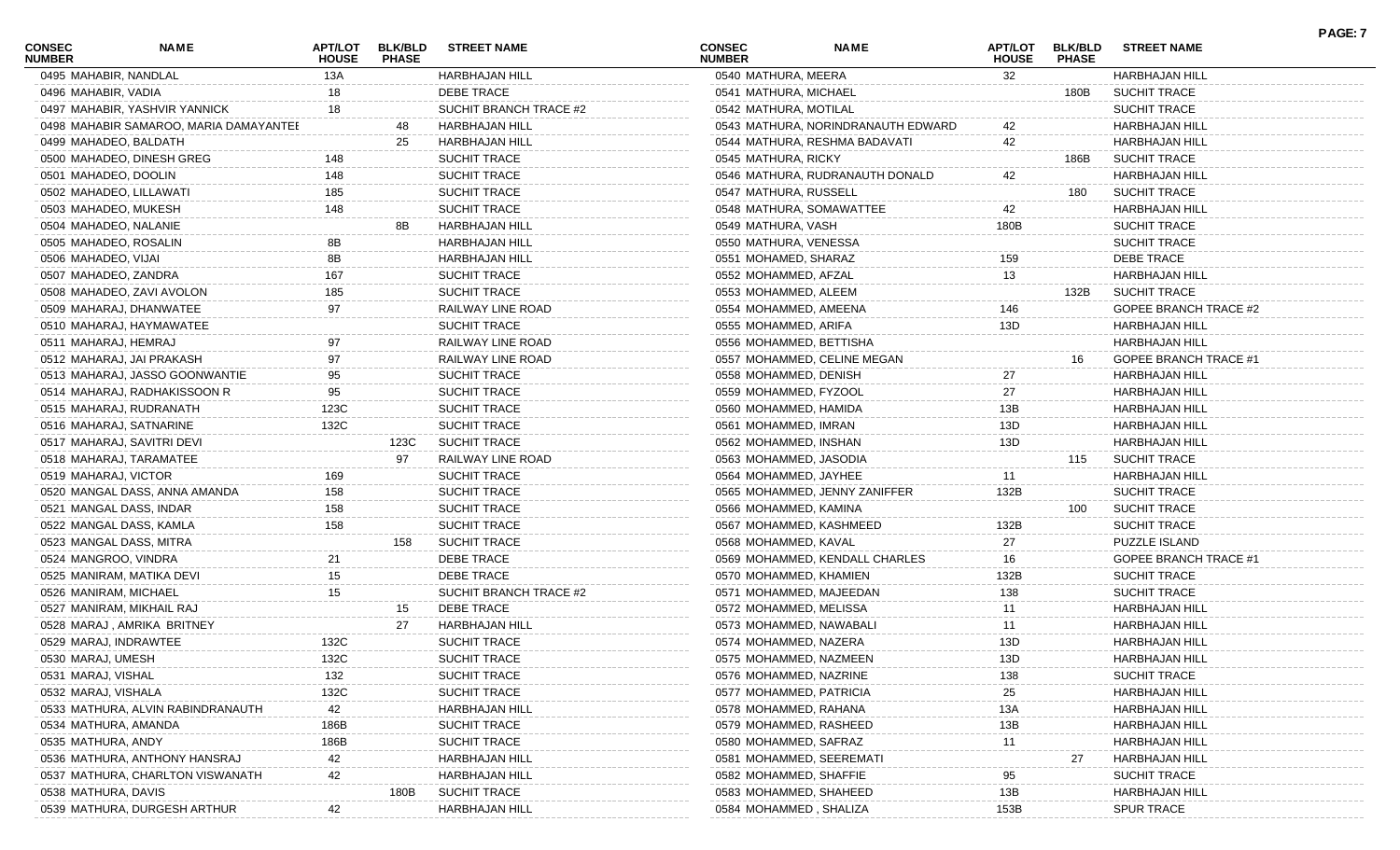| <b>CONSEC</b><br><b>NUMBER</b> | <b>NAME</b>                       | <b>APT/LOT</b><br><b>HOUSE</b> | <b>BLK/BLD</b><br><b>PHASE</b> | <b>STREET NAME</b>           | <b>CONSEC</b><br><b>NUMBER</b> | <b>NAME</b>                      | <b>APT/LOT</b><br><b>HOUSE</b> | <b>BLK/BLD</b><br><b>PHASE</b> | <b>STREET NAME</b>           | PAGE: 8 |
|--------------------------------|-----------------------------------|--------------------------------|--------------------------------|------------------------------|--------------------------------|----------------------------------|--------------------------------|--------------------------------|------------------------------|---------|
| 0585 MOHAMMED, SHAM            |                                   | 13D                            |                                | <b>HARBHAJAN HILL</b>        |                                | 0630 PARTAP, JEROMY TYRESE       |                                | LP10                           | SPUR TRACE                   |         |
|                                | 0586 MOHAMMED, SHENEZ TAMARA      |                                | 132B                           | <b>SUCHIT TRACE</b>          |                                | 0631 PARTAP BEEPATH, REYANNA     |                                | 168                            | <b>SUCHIT TRACE</b>          |         |
|                                | 0587 MOHAMMED, SHEREEN            | 132B                           |                                | <b>SUCHIT TRACE</b>          | 0632 PAUL, DEONATH             |                                  | 86                             |                                | <b>SUCHIT TRACE</b>          |         |
|                                | 0588 MOHAMMED, SUE ANN JANELLE    |                                | 159                            | <b>DEBE TRACE</b>            | 0633 PAUL, STELLA              |                                  | 175                            |                                | <b>SUCHIT TRACE</b>          |         |
|                                | 0589 MOHAMMED-BEEPATH, SHARON N F |                                | 160                            | <b>SUCHIT TRACE</b>          | 0634 PERSAD, MEERA             |                                  |                                | 168                            | <b>SUCHIT TRACE</b>          |         |
|                                | 0590 MOHAMMED-PERSAD, NERISSA     |                                |                                | HARBHAJAN HILL               | 0635 PERSAD, MOLLY             |                                  | 11B                            |                                | GOPEE BRANCH TRACE #1        |         |
|                                | 0591 MOHAN, KYLE RAYAN            |                                | 158A                           | <b>SUCHIT TRACE</b>          | 0636 PERSAD, RALPH             |                                  | 11A                            |                                | GOPEE BRANCH TRACE #1        |         |
| 0592 MOHAN, LEELA              |                                   | 175                            |                                | SUCHIT TRACE                 | 0637 PERSAD, RONA LEA          |                                  | 11A                            |                                | GOPEE BRANCH TRACE #1        |         |
|                                | 0593 MOHAN, MELISSA VIJANTI       |                                | 158A                           | <b>SUCHIT TRACE</b>          | 0638 PERSAD, SANJAY            |                                  | 168                            |                                | <b>SUCHIT TRACE</b>          |         |
|                                | 0594 MOHAN, NARESH TAKUR          | 156                            |                                | <b>SUCHIT TRACE</b>          |                                | 0639 PERSAD, SHIVANI KIMBERLY    | 176                            |                                | GOPEE BRANCH TRACE #2        |         |
| 0595 MOHAN, RABINATH           |                                   |                                | 158A                           | <b>SUCHIT TRACE</b>          |                                | 0640 PERSAD ROOPLAL, MIRSHA      | 176                            |                                | GOPEE BRANCH TRACE #2        |         |
|                                | 0596 MOHAN, SABRINA NIRMALA       |                                | 156                            | <b>SUCHIT TRACE</b>          | 0641 PHAGOO, SONNY             |                                  | 130                            |                                | <b>SUCHIT TRACE</b>          |         |
|                                | 0597 MOHAN, SHERENE USHA          | 156                            |                                | SUCHIT TRACE                 | 0642 PHAIROO, BOODRAM          |                                  | 189                            |                                | <b>SUCHIT TRACE</b>          |         |
|                                | 0598 MOONILAL, JAIKISHAN          | 196                            |                                | <b>SUCHIT TRACE</b>          | 0643 PHAIROO, HANSRAJ          |                                  | 189                            |                                | <b>SUCHIT TRACE</b>          |         |
|                                | 0599 MOONILAL, MAHADAYE           | 196                            |                                | <b>SUCHIT TRACE</b>          | 0644 PHAIROO, RAYTIE           |                                  | 189                            |                                | <b>SUCHIT TRACE</b>          |         |
|                                | 0600 MOORALLY, FAREEDA            | 21                             |                                | SUCHIT BRANCH TRACE #2       | 0645 PHAIROO, SUNDALIE         |                                  | 189                            |                                | <b>SUCHIT TRACE</b>          |         |
|                                | 0601 MOORALLY, JOSIAH KABIR       | 21                             |                                | SUCHIT BRANCH TRACE #2       | 0646 PHAKOO, DENEIAN           |                                  | 19                             |                                | <b>GOPEE BRANCH TRACE #1</b> |         |
| 0602 MOORALLY, KELLY           |                                   | 22                             |                                | <b>DEBE TRACE</b>            | 0647 POORAN, JOYCE             |                                  | 20                             |                                | <b>SUCHIT TRACE</b>          |         |
|                                | 0603 MOORALLY, PATRICK OMAR       | 21                             |                                | SUCHIT BRANCH TRACE #2       | 0648 POORAN, SHAMWATIE         |                                  |                                | 130                            | DEBE TRACE                   |         |
|                                | 0604 MOORALLY, RAJENDAYE          | 21                             |                                | SUCHIT BRANCH TRACE #2       | 0649 POPAT, RAMPERSAD          |                                  |                                |                                | DEBE TRACE                   |         |
|                                | 0605 MOORALLY, ROBIN ISHWAR       | 22                             |                                | SUCHIT TRACE                 |                                | 0650 RADHAKISSOON, DOODNATH      | LP95                           |                                | <b>SUCHIT TRACE</b>          |         |
|                                | 0606 MOORALLY, SALICK PERSAD      | 22                             |                                | SUCHIT BRANCH TRACE #2       | 0651 RAGBIR, SIDHOO            |                                  | 95                             |                                | <b>SUCHIT TRACE</b>          |         |
|                                | 0607 MOORE, KELVINE ASHTON        |                                | 26A                            | <b>DEBE TRACE</b>            |                                | 0652 RAGBIRSINGH, JASSODRA       | 95B                            |                                | <b>SUCHIT TRACE</b>          |         |
|                                | 0608 MOOTILAL, RAJENDRA           | 39C                            |                                | <b>GOPEE BRANCH TRACE #1</b> |                                | 0653 RAGBIRSINGH, LEECIA RIA     | 95B                            |                                | <b>SUCHIT TRACE</b>          |         |
|                                | 0609 MORALES, ANASTASIA ANTELIA   |                                | 117                            | <b>SUCHIT TRACE</b>          | 0654 RAGOOBIR, JENNIFER        |                                  | 180B                           |                                | <b>SUCHIT TRACE</b>          |         |
| 0610 MORGAN, MEENA             |                                   | 69                             |                                | RAILWAY LINE ROAD            |                                | 0655 RAGOONANAN, HOLLIN KAMANI   | 3A                             |                                | SUCHIT BRANCH TRACE #2       |         |
| 0611 MORGAN, NARACE            |                                   | 69                             |                                | RAILWAY LINE ROAD            |                                | 0656 RAGOONANAN, LATCHMIE NARINE |                                | 3A                             | SUCHIT BRANCH TRACE #2       |         |
|                                |                                   | 69                             |                                |                              |                                |                                  | 3A                             |                                | <b>DEBE TRACE</b>            |         |
| 0612 MORGAN, RADISH            |                                   | 69                             |                                | RAILWAY LINE ROAD            | 0657 RAGOONANAN, LINDA         |                                  | 3A                             |                                |                              |         |
| 0613 MORGAN, RAKISH            |                                   |                                |                                | RAILWAY LINE ROAD            |                                | 0658 RAGOONANAN, VASHISHTA L     |                                |                                | SUCHIT BRANCH TRACE #2       |         |
|                                | 0614 MUNGAL-DASS, DOLLY           | 158                            |                                | <b>SUCHIT TRACE</b>          |                                | 0659 RAJARAM, AMANDA RESHMA      |                                | 162                            | <b>SUCHIT TRACE</b>          |         |
|                                | 0615 MUNGROO, ABIGAIL APRIL       |                                | 42                             | HARBHAJAN HILL               |                                | 0660 RAJENDRA, RANDY JUNIOR      | 8                              |                                | SPUR TRACE                   |         |
| 0616 NANAN, BISSOONDAI         |                                   | 78B                            |                                | SUCHIT TRACE                 | 0661 RAJKUMAR, CYNTHIA         |                                  | 184                            |                                | <b>SUCHIT TRACE</b>          |         |
|                                | 0617 NANDLAL, GUY NIRMAL          | 14C                            |                                | <b>HARBHAJAN HILL</b>        | 0662 RAJKUMAR, KENRICK         |                                  | 180C                           |                                | <b>SUCHIT TRACE</b>          |         |
| 0618 NANDLAL, MADAN            |                                   | 14C                            |                                | <b>HARBHAJAN HILL</b>        |                                | 0663 RAJKUMAR, RODNEY DARIN      | 184                            |                                | <b>SUCHIT TRACE</b>          |         |
|                                | 0619 NANDLAL, MANJAREE            | 16                             |                                | HARBHAJAN HILL               | 0664 RAMADIN, INDRANI          |                                  | 86                             |                                | SUCHIT TRACE                 |         |
| 0620 NANDLAL, RISHI            |                                   | 26                             |                                | RAHAMUT TRACE                |                                | 0665 RAMAI-CHAITRAM, MADHURIE    |                                | 17A                            | GOPEE BRANCH TRACE #2        |         |
|                                | 0621 NANDLAL-RAMSAROOP, TAREE     | 166                            |                                | <b>SUCHIT TRACE</b>          |                                | 0666 RAMBARANSINGH, HARRY        | 32                             |                                | <b>SUCHIT TRACE</b>          |         |
|                                | 0622 NARINE, SHAMIRA MARISSA S    | 148                            |                                | DEBE TRACE                   |                                | 0667 RAMBARANSINGH, RUTH R       | 32                             |                                | <b>SUCHIT TRACE</b>          |         |
|                                | 0623 NARINE-NOWRANG, CINTER       |                                |                                | DEBE TRACE                   |                                | 0668 RAMBHAROSE, CHETRAM MICKEY  |                                |                                | <b>SPUR TRACE</b>            |         |
|                                | 0624 PARDASIE, MEHINDRA           | 194                            |                                | <b>SUCHIT TRACE</b>          |                                | 0669 RAMBHAROSE, DIANDRA TANISHA |                                |                                | <b>SPUR TRACE</b>            |         |
| 0625 PARDASIE, RICKI           |                                   | 194                            |                                | SUCHIT TRACE                 |                                | 0670 RAMBHAROSE, LALMAN          |                                |                                | <b>SPUR TRACE</b>            |         |
| 0626 PARDASIE, RUDY            |                                   |                                | 194                            | <b>SUCHIT TRACE</b>          |                                | 0671 RAMBHAROSE, LATCHMAN        | 17                             |                                | <b>SPUR TRACE</b>            |         |
| 0627 PARDASIE, RYAN            |                                   | 194                            |                                | <b>SUCHIT TRACE</b>          |                                | 0672 RAMBHAROSE, MITRA DANIEL    | 17                             |                                | <b>SPUR TRACE</b>            |         |
|                                | 0628 PARDASIE, SUMILDATH          | 194                            |                                | SUCHIT TRACE                 |                                | 0673 RAMBHAROSE, MUKESH          |                                | 9                              | <b>SPUR TRACE</b>            |         |
|                                | 0629 PARDASIE-CHARLES, REANNA     |                                | 194                            | <b>SUCHIT TRACE</b>          |                                | 0674 RAMBHAROSE, PARBATIE        |                                | 9                              | <b>SPUR TRACE</b>            |         |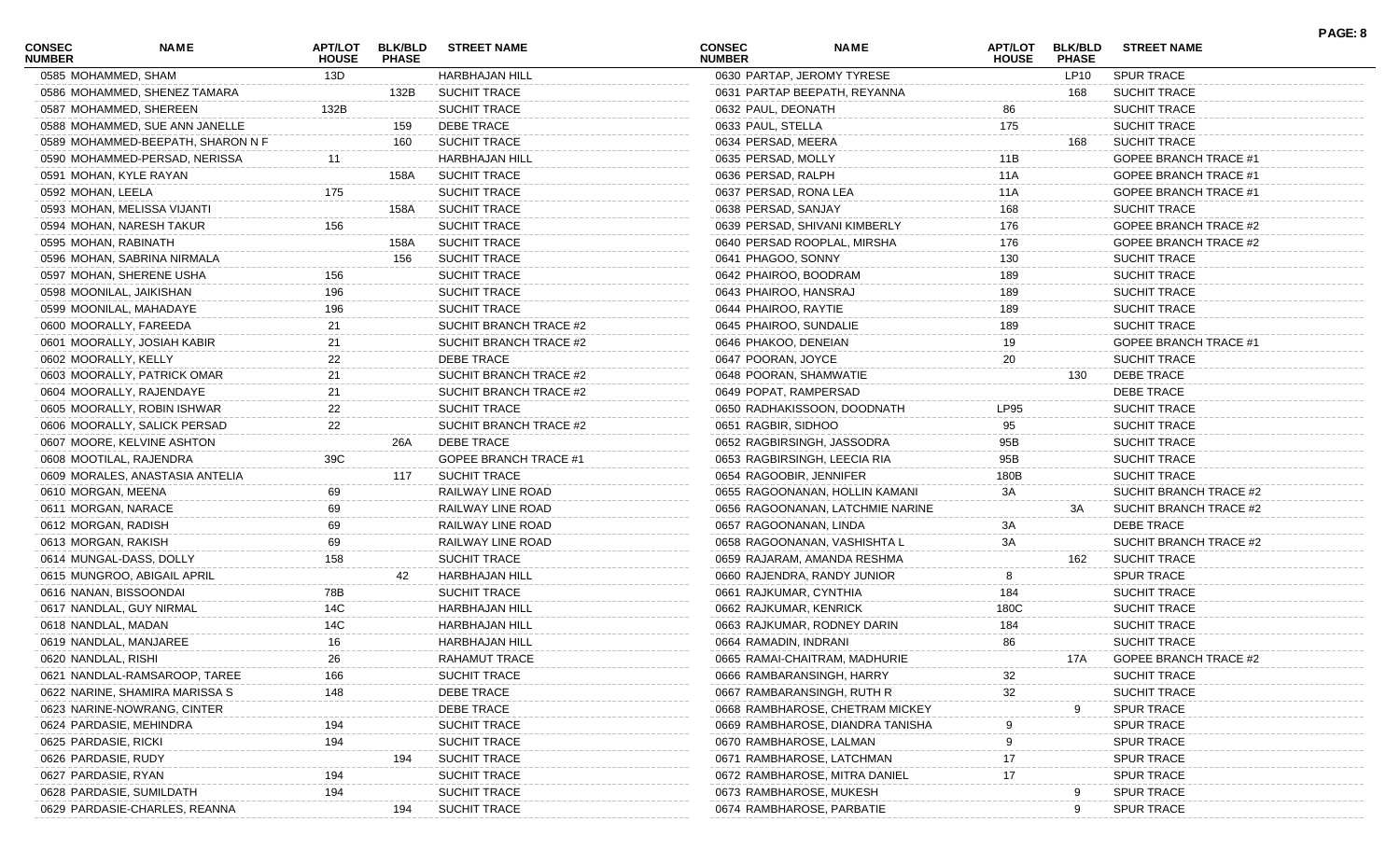| <b>CONSEC</b><br><b>NUMBER</b> | NAME                            | APT/LOT<br><b>HOUSE</b> | <b>BLK/BLD</b><br><b>PHASE</b> | <b>STREET NAME</b>           | <b>CONSEC</b><br><b>NUMBER</b> | <b>NAME</b>                            | APT/LOT<br><b>HOUSE</b> | <b>BLK/BLD</b><br><b>PHASE</b> | <b>STREET NAME</b>           | PAGE: 9 |
|--------------------------------|---------------------------------|-------------------------|--------------------------------|------------------------------|--------------------------------|----------------------------------------|-------------------------|--------------------------------|------------------------------|---------|
|                                | 0675 RAMBHAROSE, RAMDEEN        | 88                      |                                | SUCHIT TRACE                 |                                | 0720 RAMDEO, ROMARIO SATYAM            |                         | 170                            | <b>SUCHIT TRACE</b>          |         |
|                                | 0676 RAMBHAROSE, ROOKMIN        |                         |                                | <b>SPUR TRACE</b>            | 0721 RAMDHAN, ANGELA           |                                        | 5A                      |                                | GOPEE BRANCH TRACE #2        |         |
|                                | 0677 RAMBISSOON, LEANDRA LYSTRA | 17A                     |                                | <b>SPUR TRACE</b>            | 0722 RAMDIAL, ESHWAR           |                                        | 38                      |                                | <b>SUCHIT TRACE</b>          |         |
| 0678 RAMCALLIAN, DEVI          |                                 |                         | 179                            | <b>SUCHIT TRACE</b>          | 0723 RAMDIAL, HARDESH          |                                        | 38                      |                                | <b>SUCHIT TRACE</b>          |         |
| 0679 RAMCALLIAN, SELWYN        |                                 |                         | 179                            | <b>SUCHIT TRACE</b>          | 0724 RAMDIAL, HEMATDAYE        |                                        | 38                      |                                | <b>SUCHIT TRACE</b>          |         |
| 0680 RAMCHARAN, AHALIA         |                                 | 13                      |                                | SUCHIT BRANCH TRACE #2       | 0725 RAMDIN, TARA              |                                        | 18                      |                                | <b>SUCHIT TRACE</b>          |         |
|                                | 0681 RAMCHARAN, AMARDATH        | 13                      |                                | DEBE TRACE                   |                                | 0726 RAMESAR, DARREL NIGEL             | 137                     |                                | <b>SUCHIT TRACE</b>          |         |
|                                | 0682 RAMCHARAN, ASHMATIE        |                         | 126B                           | <b>SUCHIT TRACE</b>          | 0727 RAMESAR, MANOHAR          |                                        | 137                     |                                | <b>SUCHIT TRACE</b>          |         |
| 0683 RAMCHARAN, BALIRAM        |                                 | 18                      |                                | GOPEE BRANCH TRACE #2        | 0728 RAMESAR, ROUTI            |                                        | 137                     |                                | <b>SUCHIT TRACE</b>          |         |
| 0684 RAMCHARAN, BASDEO         |                                 | 146B                    |                                | GOPEE BRANCH TRACE #2        | 0729 RAMGOOLAM, DANNY          |                                        |                         | 22                             | DEBE TRACE                   |         |
|                                | 0685 RAMCHARAN, BOEHINDRANTH    |                         | LP8                            | <b>SPUR TRACE</b>            | 0730 RAMHARACK, SIDDIG ALI     |                                        | 34A                     |                                | <b>HARBHAJAN HILL</b>        |         |
|                                | 0686 RAMCHARAN, CHAITRAM        | 197                     |                                | <b>SUCHIT TRACE</b>          |                                | 0731 RAMHARACK, VINNIE VIDESH          | 34A                     |                                | <b>HARBHAJAN HILL</b>        |         |
|                                | 0687 RAMCHARAN, CHATAPHAL       | 197                     |                                | <b>SUCHIT TRACE</b>          |                                | 0732 RAMHARACK-PERSAD, REANN RADHA     | 34B                     |                                | <b>HARBHAJAN HILL</b>        |         |
| 0688 RAMCHARAN, GAUTAM         |                                 | 126                     |                                | <b>SUCHIT TRACE</b>          |                                | 0733 RAMKHALAWAN-MAHADEO, PARVATI      | 8Β                      |                                | <b>HARBHAJAN HILL</b>        |         |
| 0689 RAMCHARAN, POORAN         |                                 | 188                     |                                | <b>SUCHIT TRACE</b>          |                                | 0734 RAMKHALAWAN-MANGAL DASS, ROSHNI / | 158                     |                                | <b>SUCHIT TRACE</b>          |         |
|                                | 0690 RAMCHARAN, PRAKASH         |                         | 126B                           | <b>SUCHIT TRACE</b>          |                                | 0735 RAMKISSOON, ALESTON KEVIN         | 86                      |                                | <b>SUCHIT TRACE</b>          |         |
| 0691 RAMCHARAN, SANDRA         |                                 | 197                     |                                | <b>SUCHIT TRACE</b>          |                                | 0736 RAMKISSOON, ARNELIA KRISTAL       | 86                      |                                | <b>SUCHIT TRACE</b>          |         |
|                                | 0692 RAMCHARAN, SATNARINE       | 126A                    |                                | <b>SUCHIT TRACE</b>          | 0737 RAMKISSOON, BASSO         |                                        | LP 29                   |                                | <b>SUCHIT TRACE</b>          |         |
|                                | 0693 RAMCHARAN, VISHAL VISHNU   | 197                     |                                | <b>SUCHIT TRACE</b>          | 0738 RAMKISSOON, CLEVON        |                                        |                         | 62A                            | <b>SUCHIT TRACE</b>          |         |
| 0694 RAMCHARITAR, ABEZA        |                                 | 128A                    |                                | <b>SUCHIT TRACE</b>          | 0739 RAMKISSOON, HEMANT        |                                        |                         | 21                             | SUCHIT BRANCH TRACE #2       |         |
| 0695 RAMCHARITAR, MOHAN        |                                 | 128B                    |                                | <b>SUCHIT TRACE</b>          | 0740 RAMKISSOON, MIKEY         |                                        | 21                      |                                | DEBE TRACE                   |         |
| 0696 RAMCHARITAR, OMRAJ        |                                 | 128B                    |                                | <b>SUCHIT TRACE</b>          | 0741 RAMKISSOON, POORAN        |                                        | 21                      |                                | SUCHIT BRANCH TRACE #2       |         |
|                                | 0697 RAMCHARITAR, POORAN        | 109                     |                                | RAILWAY LINE ROAD            | 0742 RAMKISSOON, RICHARD       |                                        |                         | 21                             | SUCHIT BRANCH TRACE #2       |         |
|                                | 0698 RAMDAIN, PATRICIA OMATI    | 21                      |                                | SUCHIT BRANCH TRACE #2       |                                | 0743 RAMKISSOON, SUMINTRA              | 21                      |                                | SUCHIT BRANCH TRACE #2       |         |
|                                | 0699 RAMDASS PERSAD, AVINASH R  |                         | 20                             | RAILWAY LINE ROAD            | 0744 RAMKISSOON, SWITZER       |                                        | 86                      |                                | <b>SUCHIT TRACE</b>          |         |
| 0700 RAMDATH, VERNON           |                                 | 32                      |                                | <b>HARBHAJAN HILL</b>        |                                | 0745 RAMKUMAR, KRISENDAYE              | 79-81                   |                                | RAILWAY LINE ROAD            |         |
|                                | 0701 RAMDATH BUNSEELAL, SHARDA  | 32                      |                                | RAHAMUT TRACE                | 0746 RAMLAKHAN, DOLLY          |                                        | 128                     |                                | <b>SUCHIT TRACE</b>          |         |
|                                | 0702 RAMDATH-BEETAN, SHELLY ANN | 40                      |                                | <b>HARBHAJAN HILL</b>        |                                | 0747 RAMLAKHAN, JUDY CHANLEKA          |                         | 110E                           | <b>SUCHIT TRACE</b>          |         |
| 0703 RAMDEEN, AJIT             |                                 | 20                      |                                | <b>HARBHAJAN HILL</b>        | 0748 RAMLAKHAN, KAMTER         |                                        | 128                     |                                | <b>SUCHIT TRACE</b>          |         |
| 0704 RAMDEEN, MANGREE          |                                 | 20                      |                                | <b>HARBHAJAN HILL</b>        | 0749 RAMLAKHAN, KAVITA         |                                        |                         | 128A                           | <b>SUCHIT TRACE</b>          |         |
| 0705 RAMDEEN, SHYAM            |                                 | 20                      |                                | <b>HARBHAJAN HILL</b>        | 0750 RAMLAKHAN, NALINI         |                                        |                         | 128                            | <b>SUCHIT TRACE</b>          |         |
| 0706 RAMDEEN, VASHTI           |                                 |                         | 20                             | <b>HARBHAJAN HILL</b>        | 0751 RAMLAKHAN, RAMJIT         |                                        | 128                     |                                | <b>SUCHIT TRACE</b>          |         |
| 0707 RAMDEEN, VEEDA            |                                 |                         | 20                             | HARBHAJAN HILL               | 0752 RAMLAKHAN, SOHAN          |                                        | 128                     |                                | <b>SUCHIT TRACE</b>          |         |
|                                | 0708 RAMDEENSINGH, MITRA        |                         | 177A                           | <b>SUCHIT TRACE</b>          |                                | 0753 RAMLAKHAN-BHAGALOO, GANGADAYE K   | 134                     |                                | SUCHIT BRANCH TRACE #1       |         |
|                                | 0709 RAMDEO, CHANTAL CHELSEA    |                         | 11A                            | <b>GOPEE BRANCH TRACE #1</b> | 0754 RAMLAL, CHARLENE          |                                        | 85                      |                                | RAILWAY LINE ROAD            |         |
| 0710 RAMDEO, DEODATH           |                                 | 170                     |                                | SUCHIT TRACE                 |                                | 0755 RAMLAL, COWSILL PUNMASIYA         | 115                     |                                | RAILWAY LINE ROAD            |         |
| 0711 RAMDEO, DHARAM            |                                 | 146                     |                                | <b>GOPEE TRACE</b>           | 0756 RAMLAL, DEORAJIE          |                                        | 13                      |                                | <b>GOPEE BRANCH TRACE #</b>  |         |
| 0712 RAMDEO, DOODNATH          |                                 | 11A                     |                                | <b>GOPEE BRANCH TRACE #1</b> | 0757 RAMLAL, DONNIE            |                                        |                         | 85                             | RAILWAY LINE ROAD            |         |
| 0713 RAMDEO, HARYNARINE        |                                 | 170                     |                                | <b>SUCHIT TRACE</b>          | 0758 RAMLAL, GIRISANKAR        |                                        | 88                      |                                | <b>SUCHIT TRACE</b>          |         |
| 0714 RAMDEO, HELEN             |                                 |                         | 170                            | <b>SUCHIT TRACE</b>          | 0759 RAMLAL, KAY-LYNN          |                                        |                         | 146                            | <b>GOPEE BRANCH TRACE #2</b> |         |
| 0715 RAMDEO, JAGDAYE           |                                 | 146                     |                                | GOPEE BRANCH TRACE #2        | 0760 RAMLAL, KAYLEE SHALIN     |                                        |                         | LP30/8                         | SUCHIT BRANCH TRACE #1       |         |
| 0716 RAMDEO, MARGARET          |                                 | 11A                     |                                | GOPEE BRANCH TRACE #1        | 0761 RAMLAL, KRISS             |                                        | 176                     |                                | GOPEE BRANCH TRACE #2        |         |
|                                | 0717 RAMDEO, NAVEETA MICHELLE   | 11B                     |                                | <b>GOPEE BRANCH TRACE #1</b> | 0762 RAMLAL, LARZINA           |                                        | 85                      |                                | RAILWAY LINE ROAD            |         |
| 0718 RAMDEO, RAMNARINE         |                                 | 170                     |                                | SUCHIT TRACE                 | 0763 RAMLAL, NARINEDATH        |                                        | 22                      |                                | <b>SUCHIT TRACE</b>          |         |
| 0719 RAMDEO, ROHINI            |                                 | 11A                     |                                | <b>GOPEE BRANCH TRACE #1</b> | 0764 RAMLAL, NICHOLAS          |                                        | 115                     |                                | RAILWAY LINE ROAD            |         |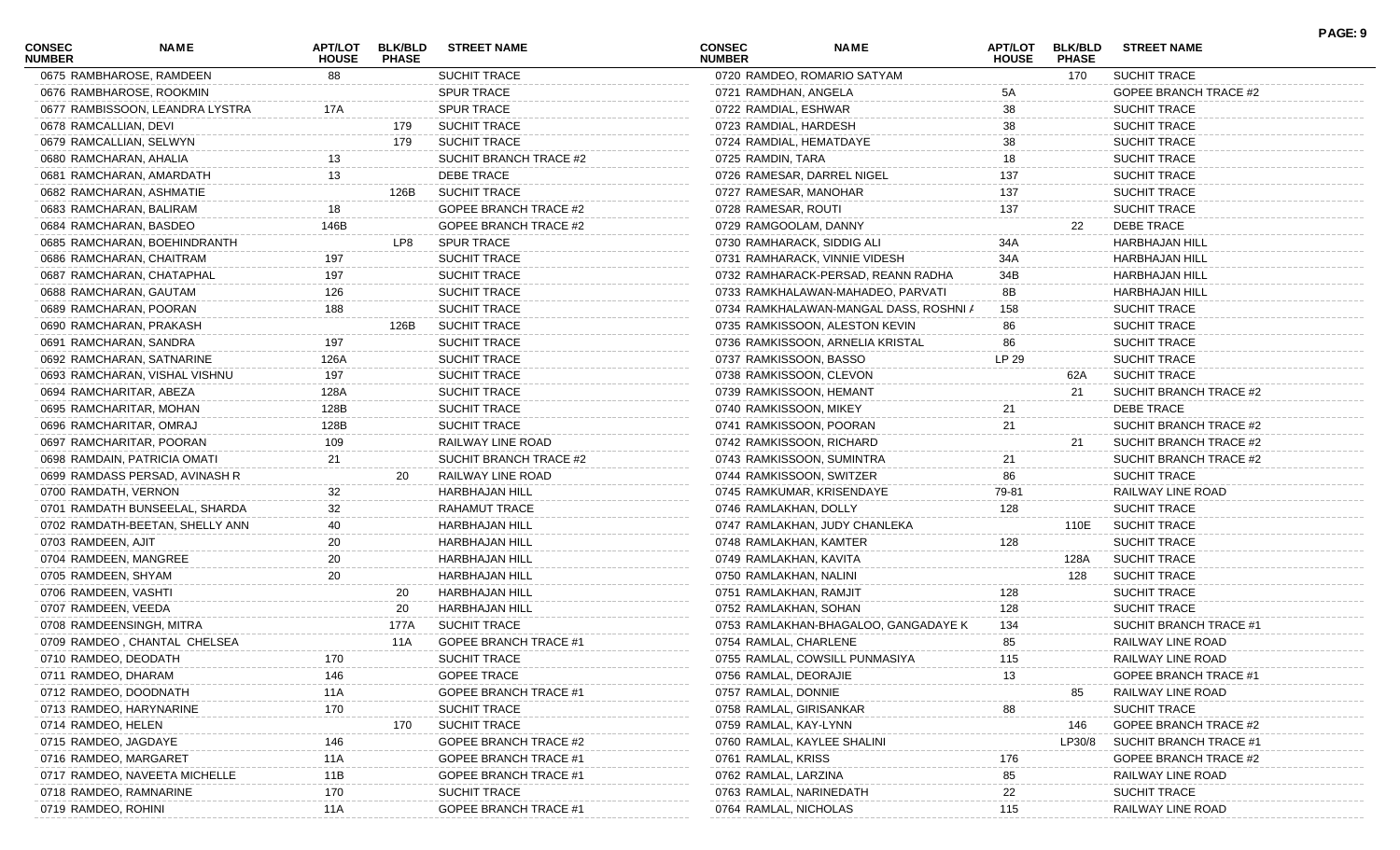| <b>CONSEC</b><br><b>NUMBER</b> | <b>NAME</b>                         | <b>APT/LOT</b><br><b>HOUSE</b> | <b>BLK/BLD</b><br><b>PHASE</b> | <b>STREET NAME</b>           | <b>CONSEC</b><br><b>NUMBER</b> | <b>NAME</b>                      | <b>APT/LOT</b><br><b>HOUSE</b> | <b>BLK/BLD</b><br><b>PHASE</b> | <b>STREET NAME</b>           | <b>PAGE: 10</b> |
|--------------------------------|-------------------------------------|--------------------------------|--------------------------------|------------------------------|--------------------------------|----------------------------------|--------------------------------|--------------------------------|------------------------------|-----------------|
| 0765 RAMLAL, OMAR              |                                     | LP34/2                         |                                | SUCHIT TRACE                 | 0810 RAMNARINE, ETWARIA        |                                  | 152                            |                                | SUCHIT TRACE                 |                 |
| 0766 RAMLAL, RADIKA            |                                     | 146                            |                                | <b>GOPEE TRACE</b>           | 0811 RAMNARINE, KELOWTIE       |                                  | 115                            |                                | RAILWAY LINE ROAD            |                 |
| 0767 RAMLAL, RAMCHAND          |                                     |                                | 85                             | RAILWAY LINE ROAD            | 0812 RAMNARINE, KERSTAN        |                                  |                                | 146A                           | <b>GOPEE BRANCH TRACE #2</b> |                 |
| 0768 RAMLAL, RAMESH            |                                     | 95                             |                                | RAILWAY LINE ROAD            | 0813 RAMNARINE, LISA           |                                  | 152                            |                                | <b>SUCHIT TRACE</b>          |                 |
|                                | 0769 RAMLAL, RUDY ROGER             | 115                            |                                | <b>SUCHIT TRACE</b>          |                                | 0814 RAMNARINE, PHILLIP VIJAY    |                                | 21                             | <b>DEBE TRACE</b>            |                 |
| 0770 RAMLAL, VISHAL            |                                     | 115                            |                                | RAILWAY LINE ROAD            | 0815 RAMNARINE, ROGER          |                                  | 152                            |                                | <b>SUCHIT TRACE</b>          |                 |
|                                | 0771 RAMLAL-PALTOO, VANDEVI CRYSTAL | 146C                           |                                | <b>GOPEE BRANCH TRACE #2</b> | 0816 RAMNARINE, SEETA          |                                  | 152                            |                                | <b>SUCHIT TRACE</b>          |                 |
|                                | 0772 RAMLOCHAN, BALLRAM             | 174                            |                                | SUCHIT TRACE                 | 0817 RAMNATH, DEO              |                                  | 40                             |                                | <b>SUCHIT TRACE</b>          |                 |
|                                | 0773 RAMLOCHAN, DARSHAN             |                                | 16B .                          | HARBHAJAN HILL               | 0818 RAMNATH, LAUREN           |                                  | 16C                            |                                | <b>HARBHAJAN HILL</b>        |                 |
|                                | 0774 RAMLOCHAN, DUDNATH             | 14A                            |                                | <b>HARBHAJAN HILL</b>        | 0819 RAMNATH, MELLISSA         |                                  | 16C                            |                                | <b>HARBHAJAN HILL</b>        |                 |
|                                | 0775 RAMLOCHAN, JODY APRIL          |                                | 176                            | <b>SUCHIT TRACE</b>          | 0820 RAMNATH, NICHOLAS         |                                  | 16C                            |                                | <b>HARBHAJAN HILL</b>        |                 |
|                                | 0776 RAMLOCHAN, KARISHMA            | 16A                            |                                | <b>HARBHAJAN HILL</b>        | 0821 RAMNATH, NIKITA           |                                  | 16C                            |                                | <b>HARBHAJAN HILL</b>        |                 |
|                                | 0777 RAMLOCHAN, LILAWATEE           | 174                            |                                | SUCHIT TRACE                 | 0822 RAMNATH, RAJESH           |                                  | 40                             |                                | <b>SUCHIT TRACE</b>          |                 |
|                                | 0778 RAMLOCHAN, NANDRAM             | 42                             |                                | <b>BUNSEE TRACE</b>          | 0823 RAMNATH, SAMDAYE          |                                  | 40                             |                                | <b>SUCHIT TRACE</b>          |                 |
| 0779 RAMLOCHAN, NEISHA         |                                     |                                | 162                            | <b>SUCHIT TRACE</b>          | 0824 RAMNATH, SAMRAJ           |                                  | 40                             |                                | <b>SUCHIT TRACE</b>          |                 |
|                                | 0780 RAMLOCHAN, PARBATI             | 176                            |                                | <b>SUCHIT TRACE</b>          | 0825 RAMNATH, SHANTA           |                                  |                                |                                | <b>SUCHIT TRACE</b>          |                 |
|                                | 0781 RAMLOCHAN, RAJKUMAR            | 176                            |                                | <b>SUCHIT TRACE</b>          | 0826 RAMNATH, SHERRY ANN       |                                  | 16C                            |                                | <b>HARBHAJAN HILL</b>        |                 |
|                                | 0782 RAMLOCHAN, RAMNATH             | 174                            |                                | SUCHIT TRACE                 |                                | 0827 RAMNATH-BASDEO, LINSAY SIAN |                                | 15A                            | SUCHIT BRANCH TRACE #1       |                 |
| 0783 RAMLOCHAN, SARAH          |                                     | 15                             |                                | SUCHIT BRANCH TRACE #2       | 0828 RAMOUTAR, DEONATH         |                                  | 62                             |                                | <b>SUCHIT TRACE</b>          |                 |
|                                | 0784 RAMLOCHAN, SAVITRIE            | 14A                            |                                | <b>HARBHAJAN HILL</b>        |                                | 0829 RAMOUTAR, MOONILAL JOEY     |                                | 17                             | <b>GOPEE BRANCH TRACE #1</b> |                 |
|                                | 0785 RAMLOCHAN, SHARDA              | 176                            |                                | SUCHIT TRACE                 |                                | 0830 RAMOUTAR, PARANDAYE         | 62                             |                                | <b>SUCHIT TRACE</b>          |                 |
|                                | 0786 RAMLOCHAN, VICTORIA            |                                | 174                            | <b>SUCHIT TRACE</b>          |                                | 0831 RAMOUTAR, RYAN AKASH        |                                | 17                             | <b>GOPEE BRANCH TRACE #1</b> |                 |
| 0787 RAMLOCHAN, VISHAM         |                                     | 176                            |                                | SUCHIT TRACE                 | 0832 RAMOUTAR, SHERINA         |                                  |                                | 128C                           | <b>SUCHIT TRACE</b>          |                 |
| 0788 RAMLOGAN, ADRIAN          |                                     |                                | 39A                            | <b>GOPEE BRANCH TRACE #1</b> | 0833 RAMOUTAR, SUKBIR          |                                  | 128C                           |                                | <b>SUCHIT TRACE</b>          |                 |
|                                | 0789 RAMLOGAN, AMARNATH             | 26                             |                                | SUCHIT BRANCH TRACE #1       | 0834 RAMOUTAR, SUMINTRA        |                                  | 17                             |                                | <b>GOPEE BRANCH TRACE #1</b> |                 |
| 0790 RAMLOGAN, ANDREA          |                                     | 39A                            |                                | GOPEE BRANCH TRACE #1        |                                | 0835 RAMOUTAR, SUNIL DWARIKA     | 62                             |                                | <b>SUCHIT TRACE</b>          |                 |
| 0791 RAMLOGAN, ASHA            |                                     | 39                             |                                | GOPEE BRANCH TRACE #1        |                                | 0836 RAMOUTAR, VIDYA ANNALISA    | 128C                           |                                | <b>SUCHIT TRACE</b>          |                 |
| 0792 RAMLOGAN, LEELA           |                                     | 39A                            |                                | <b>GOPEE BRANCH TRACE #1</b> | 0837 RAMPAUL, PREMNATH         |                                  | LP 53                          |                                | RAHAMUT TRACE                |                 |
| 0793 RAMLOGAN, NEESHA          |                                     |                                | 32                             | SUCHIT TRACE                 |                                | 0838 RAMPERSAD, BADEWATIE        | 22                             |                                | <b>SUCHIT TRACE</b>          |                 |
|                                | 0794 RAMLOGAN, PRIMNATH             | 39                             |                                | <b>GOPEE BRANCH TRACE #1</b> |                                | 0839 RAMPERSAD, CHANDROUTTEE     |                                |                                | <b>SUCHIT TRACE</b>          |                 |
|                                | 0795 RAMLOGAN, RAMNARACE            | 39A                            |                                | <b>GOPEE BRANCH TRACE #1</b> |                                | 0840 RAMPERSAD, DAYNE CHRISTIAN  |                                | 16                             | DEBE TRACE                   |                 |
|                                | 0796 RAMLOGAN, SAMSUNDAR            | 32                             |                                | SUCHIT TRACE                 | 0841 RAMPERSAD, KALOUTIE       |                                  | 196                            |                                | <b>SUCHIT TRACE</b>          |                 |
|                                | 0797 RAMLOGAN, STEFFANIE            | 43                             |                                | GOPEE BRANCH TRACE #1        | 0842 RAMPERSAD, LALCHAN        |                                  |                                | 22                             | HARBHAJAN HILL               |                 |
| 0798 RAMLOGAN, STEVEN          |                                     |                                | 43                             | <b>GOPEE BRANCH TRACE #1</b> | 0843 RAMPERSAD, LARRY          |                                  | 164                            |                                | <b>SUCHIT TRACE</b>          |                 |
|                                | 0799 RAMLOGAN-DEO, AMRITA           |                                | 7                              | PUZZLE ISLAND                |                                | 0844 RAMPERSAD, LEELAWATI LISA   |                                | 22                             | <b>HARBHAJAN HILL</b>        |                 |
|                                | 0800 RAMNANAN, ANISA-ANN            | 172A                           |                                | SUCHIT TRACE                 | 0845 RAMPERSAD, NARACE         |                                  | 164                            |                                | SUCHIT TRACE                 |                 |
| 0801 RAMNANAN, ARUNA           |                                     | LP53                           |                                | RAHAMUT TRACE                | 0846 RAMPERSAD, NIRMALA        |                                  | 179                            |                                | <b>SUCHIT TRACE</b>          |                 |
|                                | 0802 RAMNANAN, CHABINATH            |                                |                                | SUCHIT BRANCH TRACE #2       |                                | 0847 RAMPERSAD, PARBATTEE        | LP <sub>53</sub>               |                                | RAHAMUT TRACE                |                 |
|                                | 0803 RAMNANAN, CHANDRA              | 172A                           |                                | <b>SUCHIT TRACE</b>          |                                | 0848 RAMPERSAD, RAMBHAROSE       | 195                            |                                | <b>SUCHIT TRACE</b>          |                 |
|                                | 0804 RAMNANAN, PRAKASH              | 22                             |                                | <b>DEBE TRACE</b>            |                                | 0849 RAMPERSAD, RAMESHWAR        |                                | 70                             | <b>SUCHIT TRACE</b>          |                 |
|                                | 0805 RAMNANAN, REEVAN KHEMRAJ       |                                |                                | SUCHIT BRANCH TRACE #2       | 0850 RAMPERSAD, RAMNATH        |                                  |                                |                                | <b>GOPEE TRACE</b>           |                 |
|                                | 0806 RAMNANAN, ROSA RATNEE          |                                |                                | SUCHIT BRANCH TRACE #2       | 0851 RAMPERSAD, ROY            |                                  |                                | 16                             | SUCHIT BRANCH TRACE #2       |                 |
|                                | 0807 RAMNANAN, SAMAROO              | 172A                           |                                | SUCHIT TRACE                 | 0852 RAMPERSAD, SANJAY         |                                  | 70                             |                                | <b>SUCHIT TRACE</b>          |                 |
| 0808 RAMNANAN, SUNITA          |                                     |                                |                                | <b>DEBE TRACE</b>            | 0853 RAMPERSAD, SHAMILLA       |                                  |                                | 12                             | <b>GOPEE BRANCH TRACE #1</b> |                 |
|                                | 0809 RAMNARINE, ANNISA LAUREN       |                                | 80                             | SUCHIT TRACE                 |                                | 0854 RAMPERSAD, SHERRY ANN       | 21                             |                                | SUCHIT BRANCH TRACE #2       |                 |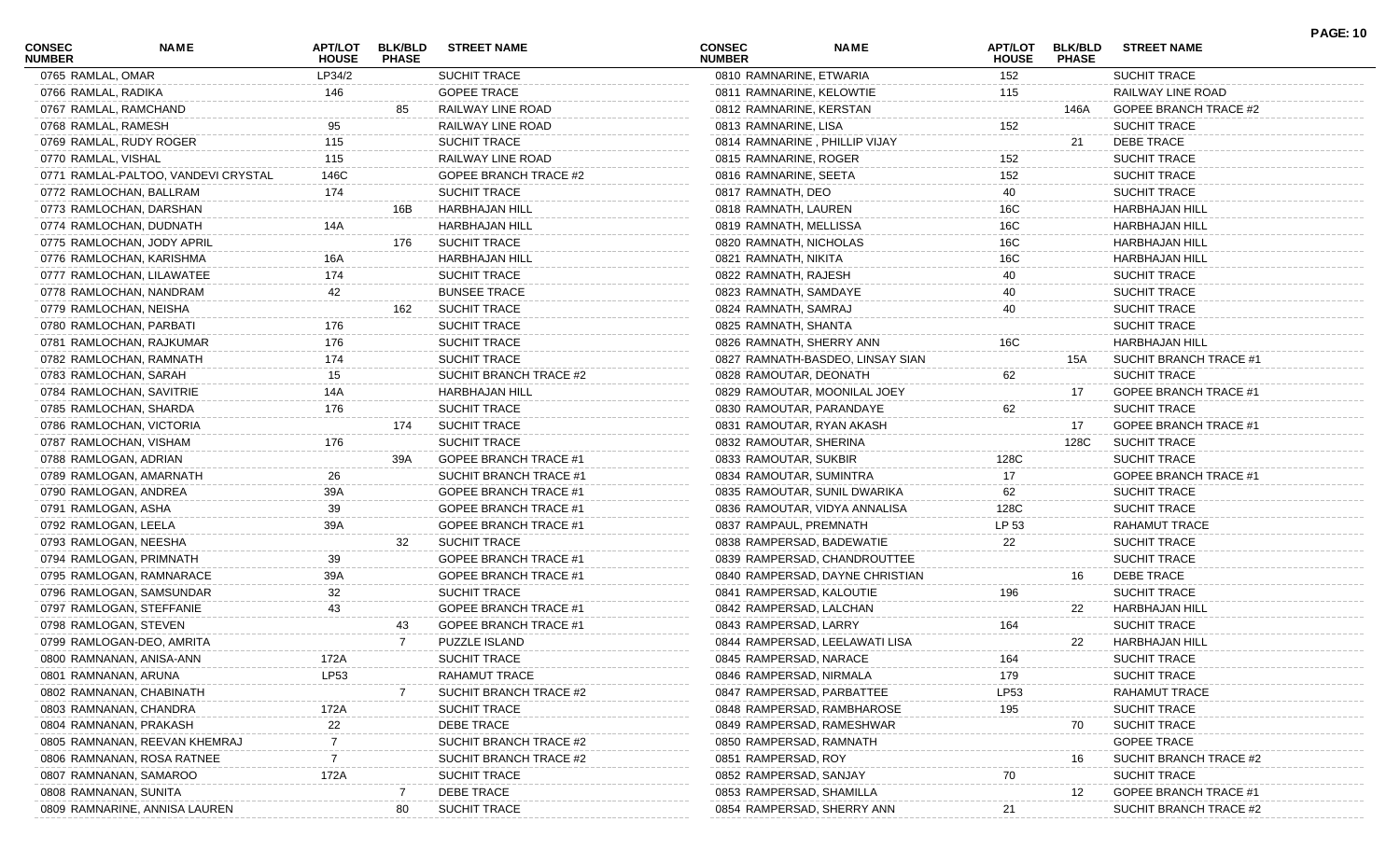| <b>CONSEC</b><br><b>NUMBER</b> | NAME                             | APT/LOT<br><b>HOUSE</b> | <b>BLK/BLD</b><br><b>PHASE</b> | <b>STREET NAME</b>           | <b>CONSEC</b><br><b>NUMBER</b> | <b>NAME</b>                       | APT/LOT<br><b>HOUSE</b> | <b>BLK/BLD</b><br><b>PHASE</b> | <b>STREET NAME</b>           | <b>PAGE: 11</b> |
|--------------------------------|----------------------------------|-------------------------|--------------------------------|------------------------------|--------------------------------|-----------------------------------|-------------------------|--------------------------------|------------------------------|-----------------|
| 0855 RAMPERSAD, SHIVANA        |                                  |                         | 160                            | SUCHIT TRACE                 |                                | 0900 ROOPCHAN, RAMCHARAN          | 8A                      |                                | <b>SUCHIT TRACE</b>          |                 |
|                                | 0856 RAMPERSAD-SAMAROO, SHARDA   |                         | 177A                           | <b>SUCHIT TRACE</b>          |                                | 0901 ROOPCHAND, MOOTILAL          | 8A                      |                                | <b>SUCHIT TRACE</b>          |                 |
| 0857 RAMROOP, BOODLAL          |                                  | 17                      |                                | <b>GOPEE BRANCH TRACE #2</b> | 0902 ROOPCHAND, NADINE         |                                   | 8A                      |                                | <b>SUCHIT TRACE</b>          |                 |
| 0858 RAMROOP, DEO              |                                  | 14B                     |                                | HARBHAJAN HILL               |                                | 0903 ROOPCHAND, RAMBASSIAH        | 8A                      |                                | <b>SUCHIT TRACE</b>          |                 |
| 0859 RAMROOP, DEODATH          |                                  | 18                      |                                | <b>GOPEE BRANCH TRACE #1</b> |                                | 0904 ROOPCHAND-RAM, DIANNE KUSHMA | 8A                      |                                | <b>SUCHIT TRACE</b>          |                 |
|                                | 0860 RAMROOP, DEOSARAN DOUGLAS   |                         |                                | GOPEE BRANCH TRACE #2        | 0905 ROOPLAL, GLEN ANDY        |                                   | 30                      |                                | GOPEE BRANCH TRACE #1        |                 |
| 0861 RAMROOP, MALA             |                                  | 12                      |                                | SUCHIT BRANCH TRACE #1       |                                | 0906 ROOPNARINE, DIANAN H         |                         |                                | <b>SUCHIT TRACE</b>          |                 |
| 0862 RAMROOP, MELISSA          |                                  | 12                      |                                | SUCHIT BRANCH TRACE #1       |                                | 0907 ROOPNARINE, JAGERNATH        | 84D                     |                                | <b>SUCHIT TRACE</b>          |                 |
|                                | 0863 RAMROOP, RAMNANAN           |                         |                                | <b>GOPEE TRACE</b>           |                                | 0908 ROOPNARINE, JASODRA          | 115                     |                                | <b>SUCHIT TRACE</b>          |                 |
| 0864 RAMROOP, SIEUCHAN         |                                  |                         |                                | SUCHIT BRANCH TRACE #1       |                                | 0909 ROOPNARINE, KIMBERLEE        |                         | 115                            | <b>SUCHIT TRACE</b>          |                 |
| 0865 RAMROOP, STEVE            |                                  | 18                      |                                | <b>GOPEE BRANCH TRACE #1</b> |                                | 0910 ROOPNARINE, KISSHOOR         | 78                      |                                | <b>SUCHIT TRACE</b>          |                 |
| 0866 RAMROOP, VICKRAM          |                                  | 17                      |                                | <b>GOPEE BRANCH TRACE #2</b> |                                | 0911 ROOPNARINE, RAMROOP          | 12                      |                                | SUCHIT BRANCH TRACE #1       |                 |
| 0867 RAMSAMOOJ, ALANA          |                                  |                         | 95A                            | RAILWAY LINE ROAD            | 0912 ROOPNARINE, RISHI         |                                   | 115                     |                                | SUCHIT BRANCH TRACE #1       |                 |
| 0868 RAMSAMOOJ, EVANS          |                                  |                         | 95                             | RAILWAY LINE ROAD            | 0913 ROOPNARINE, VIJAY         |                                   | 150                     |                                | <b>SUCHIT TRACE</b>          |                 |
| 0869 RAMSAMOOJ, JAMES          |                                  | 95A                     |                                | RAILWAY LINE ROAD            |                                | 0914 ROOPNARINE-BRIDGELAL, VEEDIA | 16                      |                                | <b>RAHAMUT TRACE</b>         |                 |
|                                | 0870 RAMSAMOOJ, PARBATIE         | 194                     |                                | <b>SUCHIT TRACE</b>          | 0915 SAHADEO, ANIL             |                                   | 202                     |                                | <b>SUCHIT TRACE</b>          |                 |
|                                | 0871 RAMSAMOOJ, SHARIFFA         | 95                      |                                | RAILWAY LINE ROAD            | 0916 SAHADEO, ANNIE            |                                   |                         |                                | <b>SUCHIT TRACE</b>          |                 |
| 0872 RAMSAROOP, BASDEO         |                                  | 166                     |                                | <b>SUCHIT TRACE</b>          | 0917 SAHADEO, DEONATH          |                                   | 26                      |                                | <b>RAHAMUT TRACE</b>         |                 |
|                                | 0873 RAMSAROOP, COUNCILL         | 135                     |                                | SUCHIT TRACE                 |                                | 0918 SAHADEO, DRACINA DEVI        |                         | 196                            | <b>SUCHIT TRACE</b>          |                 |
|                                | 0874 RAMSAROOP, JAIPARSAD        | 132                     |                                | <b>SUCHIT TRACE</b>          | 0919 SAHADEO, KOWSIL           |                                   |                         | 193                            | <b>SUCHIT TRACE</b>          |                 |
|                                | 0875 RAMSAROOP, JEWANLAL         | 96 A                    |                                | PUZZLE ISLAND                | 0920 SAHADEO, KUMAR            |                                   |                         | 202                            | <b>SUCHIT TRACE</b>          |                 |
| 0876 RAMSAROOP, MITRA          |                                  | 187                     |                                | SUCHIT TRACE                 | 0921 SAHADEO, MADHO            |                                   | 194                     |                                | <b>SUCHIT TRACE</b>          |                 |
|                                | 0877 RAMSAROOP, RAJISHREE        | LP94A                   |                                | <b>SUCHIT TRACE</b>          | 0922 SAHADEO, MANIRAM          |                                   | 105                     |                                | <b>SUCHIT TRACE</b>          |                 |
|                                | 0878 RAMSAROOP, ROSA PULBASSIER  | 166                     |                                | <b>SUCHIT TRACE</b>          | 0923 SAHADEO, OMADATH          |                                   | 196                     |                                | <b>SUCHIT TRACE</b>          |                 |
|                                | 0879 RAMSAROOP, SEEPERSAD        | 166                     |                                | <b>SUCHIT TRACE</b>          | 0924 SAHADEO, OMADATH          |                                   |                         | 192                            | <b>SUCHIT TRACE</b>          |                 |
|                                | 0880 RAMSAROOP, SHALINI TALIA    | 166                     |                                | <b>SUCHIT TRACE</b>          | 0925 SAHADEO, SOMWATIE         |                                   |                         | 196                            | <b>SUCHIT TRACE</b>          |                 |
| 0881 RAMSAROOP, VIJAI          |                                  | 135                     |                                | SUCHIT TRACE                 | 0926 SAHADEO, SOOKOO           |                                   | 194                     |                                | <b>SUCHIT TRACE</b>          |                 |
| 0882 RAMSUMAIR, KENNY          |                                  | LP8                     |                                | <b>SPUR TRACE</b>            |                                | 0927 SAHADEO SINGH, SONIA DEVI    |                         | 175                            | <b>SUCHIT TRACE</b>          |                 |
| 0883 RAMSUMAIR, LAL            |                                  | 146                     |                                | <b>SUCHIT TRACE</b>          |                                | 0928 SAHADEO-RAMOUTAR, ROSHNIE    |                         | 62                             | <b>SUCHIT TRACE</b>          |                 |
|                                | 0884 RAMSUMAIR, LILAWATIE        |                         |                                | <b>SPUR TRACE</b>            |                                | 0929 SAMAI-NANDLAL, KUMAREE       | 14C                     |                                | <b>HARBHAJAN HILL</b>        |                 |
|                                | 0885 RAMSUMAIR, MAHADEO          | 144                     |                                | SUCHIT TRACE                 | 0930 SAMAROO, ANAND            |                                   | 177A                    |                                | <b>SUCHIT TRACE</b>          |                 |
| 0886 RAMSUMAIR, RAJIN          |                                  |                         | 146                            | <b>SUCHIT TRACE</b>          | 0931 SAMAROO, ANJANIE          |                                   |                         | 11C                            | <b>GOPEE BRANCH TRACE #1</b> |                 |
| 0887 RAMSUMAIR, SHOBA          |                                  | 146                     |                                | SUCHIT TRACE                 |                                | 0932 SAMAROO, BHANMATEE           | 20-22                   |                                | PUZZLE ISLAND                |                 |
|                                | 0888 RATTIRAM, DEOMATIE VICTORIA | 21                      |                                | SUCHIT BRANCH TRACE #2       |                                | 0933 SAMAROO, CHANDRAKA           | 12                      |                                | SUCHIT BRANCH TRACE #2       |                 |
| 0889 RATTIRAM, SURESH          |                                  | 21                      |                                | DEBE TRACE                   | 0934 SAMAROO, DANIEL           |                                   |                         | 48                             | HARBHAJAN HILL               |                 |
|                                | 0890 RICKHEE, ANN CHANMATEE      | 94                      |                                | SUCHIT TRACE                 | 0935 SAMAROO, DAVANAND         |                                   | 177A                    |                                | SUCHIT TRACE                 |                 |
| 0891 RICKHEE, DICKPAUL         |                                  | 94                      |                                | SUCHIT TRACE                 | 0936 SAMAROO, DEAN             |                                   | 11C                     |                                | <b>GOPEE BRANCH TRACE #1</b> |                 |
| 0892 RICKHEE, JOHAN PAUL       |                                  | 94                      |                                | SUCHIT TRACE                 | 0937 SAMAROO, DEV              |                                   |                         |                                | <b>SUCHIT TRACE</b>          |                 |
| 0893 RICKHEE, NAIPAUL          |                                  | 94                      |                                | SUCHIT TRACE                 | 0938 SAMAROO, DOLLY            |                                   |                         | 11C                            | <b>GOPEE TRACE</b>           |                 |
| 0894 RICKHEE, PETAL JAYA       |                                  |                         | 94                             | <b>SUCHIT TRACE</b>          |                                | 0939 SAMAROO, GANGADAI MALA       | 177                     |                                | <b>SUCHIT TRACE</b>          |                 |
|                                | 0895 ROODAL, ADRIAN MICHEAL      |                         | 162                            | <b>SUCHIT TRACE</b>          | 0940 SAMAROO, GUNNESS          |                                   | 109                     |                                | RAILWAY LINE ROAD            |                 |
| 0896 ROODAL, DEORAJ            |                                  | 20                      |                                | HARBHAJAN HILL               | 0941 SAMAROO, HARRY            |                                   | 177                     |                                | <b>SUCHIT TRACE</b>          |                 |
|                                | 0897 ROOPCHAN, INDRA NAILA       |                         | 8A                             | <b>SUCHIT TRACE</b>          | 0942 SAMAROO, HEMANT           |                                   |                         | 32A                            | <b>HARBHAJAN HILL</b>        |                 |
|                                | 0898 ROOPCHAN, MAHADEVI          | 8Α                      |                                | SUCHIT TRACE                 | 0943 SAMAROO, JAIMUNGAL        |                                   | 109                     |                                | RAILWAY LINE ROAD            |                 |
|                                | 0899 ROOPCHAN, MONA DHANDAYA     | 8A                      |                                | SUCHIT TRACE                 | 0944 SAMAROO, KAMINI           |                                   | 20-22                   |                                | PUZZLE ISLAND                |                 |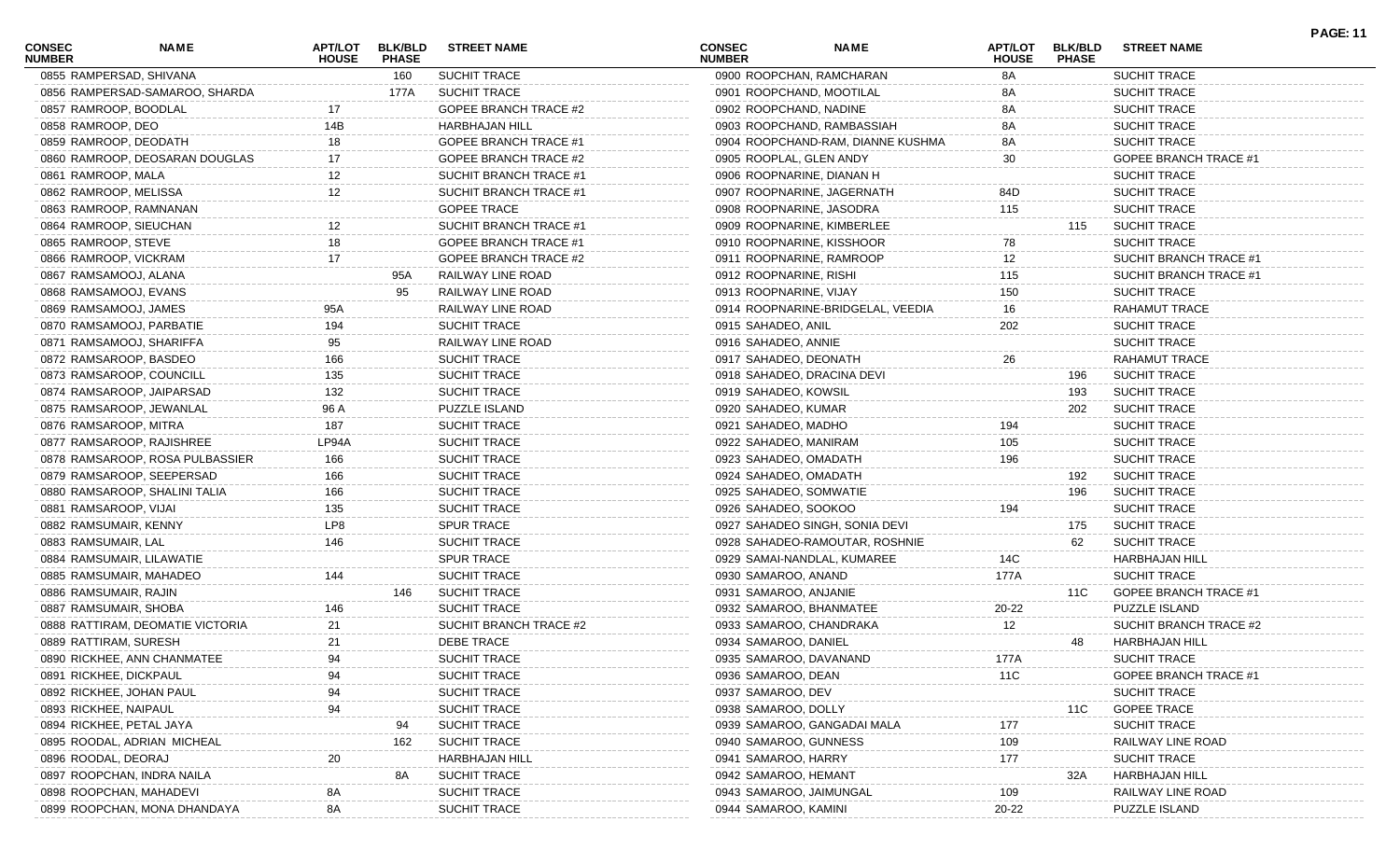| <b>CONSEC</b><br><b>NUMBER</b> | <b>NAME</b>                      | APT/LOT<br><b>HOUSE</b> | <b>BLK/BLD</b><br><b>PHASE</b> | <b>STREET NAME</b>           | <b>CONSEC</b><br><b>NUMBER</b> | <b>NAME</b>                         | <b>APT/LOT</b><br><b>HOUSE</b> | <b>BLK/BLD</b><br><b>PHASE</b> | <b>STREET NAME</b>          | <b>PAGE: 12</b> |
|--------------------------------|----------------------------------|-------------------------|--------------------------------|------------------------------|--------------------------------|-------------------------------------|--------------------------------|--------------------------------|-----------------------------|-----------------|
|                                | 0945 SAMAROO, KRISHNA            | 11C                     |                                | <b>GOPEE TRACE</b>           |                                | 0990 SAMLAL, RHIANA DEVIKA          |                                | 8                              | HARBHAJAN HILL              |                 |
|                                | 0946 SAMAROO, LILOUTIE           | 181                     |                                | SUCHIT TRACE                 |                                | 0991 SAMLAL, RICHARD ROHAN          | 212                            |                                | <b>DEBE TRACE</b>           |                 |
| 0947 SAMAROO, MITRA            |                                  |                         |                                | SUCHIT TRACE                 | 0992 SAMLAL, ROGER             |                                     | 115                            |                                | SUCHIT TRACE                |                 |
|                                | 0948 SAMAROO, MUKESH             | 11C                     |                                | <b>GOPEE BRANCH TRACE #1</b> | 0993 SAMLAL, SALLY             |                                     | 15                             |                                | <b>HARBHAJAN HILL</b>       |                 |
| 0949 SAMAROO, NEIL             |                                  |                         | 38                             | HARBHAJAN HILL               | 0994 SAMLAL, SAMANTHA          |                                     | 38                             |                                | <b>HARBHAJAN HILL</b>       |                 |
|                                | 0950 SAMAROO, NICHOLAS RICHARD   |                         | 11C                            | <b>GOPEE BRANCH TRACE #1</b> | 0995 SAMLAL, SEETA             |                                     | 8                              |                                | <b>HARBHAJAN HILL</b>       |                 |
|                                | 0951 SAMAROO, OMARDATH           |                         | 180                            | <b>SUCHIT TRACE</b>          | 0996 SAMLAL, SIMBOO            |                                     | 182                            |                                | SUCHIT TRACE                |                 |
|                                | 0952 SAMAROO, PARBATIE           | MM11/4                  |                                | SUCHIT TRACE                 |                                | 0997 SAMLAL, SONNYLAL SANKAR        | 125A                           |                                | SUCHIT TRACE                |                 |
|                                | 0953 SAMAROO, PARBATIE           | 32A                     |                                | <b>HARBHAJAN HILL</b>        | 0998 SAMLAL, STEPHANIE         |                                     | 38                             |                                | <b>HARBHAJAN HILL</b>       |                 |
|                                | 0954 SAMAROO, PHULWANTEE         | 91A                     |                                | SUCHIT TRACE                 |                                | 0999 SAMLAL, VAJANTY MALA           | 38                             |                                | <b>HARBHAJAN HILL</b>       |                 |
|                                | 0955 SAMAROO, PURMANAND          | LP46                    |                                | <b>SUCHIT TRACE</b>          | 1000 SAMLAL, VICKIE            |                                     |                                |                                | HARBHAJAN HILL              |                 |
| 0956 SAMAROO, RADICA           |                                  |                         | 180                            | <b>SUCHIT TRACE</b>          |                                | 1001 SAMLAL-SOOGRIM, VIDIAMATEE S   | 10 A                           |                                | HARBHAJAN HILL              |                 |
|                                | 0957 SAMAROO, RAMGOOLAM          | 177                     |                                | <b>SUCHIT TRACE</b>          | 1002 SAMNARINE, LINDA          |                                     | 31                             |                                | <b>DEBE TRACE</b>           |                 |
|                                | 0958 SAMAROO, RAMLAKHAN          |                         | 11C                            | <b>GOPEE TRACE</b>           | 1003 SAMPATH, JAI              |                                     | 20                             |                                | SUCHIT BRANCH TRACE #2      |                 |
| 0959 SAMAROO, RAMLAL           |                                  |                         | 20-22                          | PUZZLE ISLAND                |                                | 1004 SAMPATH-ALI, OMATEE            | 153B                           |                                | SUCHIT TRACE                |                 |
|                                | 0960 SAMAROO, ROSANA             | 177A                    |                                | <b>SUCHIT TRACE</b>          |                                | 1005 SAMUEL-MOHAMMED, SOPHIA KEISHA |                                | 132B                           | <b>PUZZLE ISLAND</b>        |                 |
|                                | 0961 SAMAROO, SABRINA            | 20-22                   |                                | SUCHIT TRACE                 | 1006 SANKAR, LISA              |                                     | 12                             |                                | SUCHIT BRANCH TRACE #2      |                 |
| 0962 SAMAROO, SAMLAL           |                                  | 38                      |                                | <b>HARBHAJAN HILL</b>        | 1007 SANKAR, VENNY             |                                     | $12 \overline{ }$              |                                | SUCHIT BRANCH TRACE #2      |                 |
| 0963 SAMAROO, SATIE            |                                  | 46                      |                                | <b>HARBHAJAN HILL</b>        | 1008 SANTOO, AMBEKA DIVI       |                                     | 50                             |                                | <b>SUCHIT TRACE</b>         |                 |
| 0964 SAMAROO, SHANE            |                                  | 38                      |                                | <b>HARBHAJAN HILL</b>        |                                | 1009 SANTOO, CHANARDAYE             | 50                             |                                | <b>SUCHIT TRACE</b>         |                 |
|                                | 0965 SAMAROO, SHIRLEY AMAWATI    | 177A                    |                                | <b>SUCHIT TRACE</b>          | 1010 SANTOO, DEONAUTH          |                                     | 201A                           |                                | <b>SUCHIT TRACE</b>         |                 |
| 0966 SAMAROO, SHIVAM           |                                  |                         | 20-22                          | PUZZLE ISLAND                | 1011 SANTOO, GANESH            |                                     | 201                            |                                | <b>SUCHIT TRACE</b>         |                 |
|                                | 0967 SAMAROO, SHIVANAND          | 32A                     |                                | <b>HARBHAJAN HILL</b>        |                                | 1012 SANTOO, INDRAWATEE             | 201                            |                                | <b>SUCHIT TRACE</b>         |                 |
| 0968 SAMAROO, SHIVANI          |                                  |                         | 20-22                          | PUZZLE ISLAND                |                                | 1013 SANTOO, MAHINDRANATH           | 50                             |                                | <b>SUCHIT TRACE</b>         |                 |
|                                | 0969 SAMAROO, SOOKHOO            |                         |                                | SUCHIT TRACE                 | 1014 SANTOO, SANDHYA           |                                     |                                | 201A                           | <b>SUCHIT TRACE</b>         |                 |
|                                | 0970 SAMAROO, SUMINTRA           | 32A                     |                                | <b>HARBHAJAN HILL</b>        | 1015 SANTOO, SHAYSH            |                                     |                                | 201A                           | <b>SUCHIT TRACE</b>         |                 |
| 0971 SAMAROO, SURAJ            |                                  | 32A                     |                                | <b>HARBHAJAN HILL</b>        |                                | 1016 SANTOO, VALINI PADMA SUSHMA    | 201                            |                                | SUCHIT TRACE                |                 |
| 0972 SAMAROO, VEENA            |                                  |                         |                                | <b>SUCHIT TRACE</b>          |                                | 1017 SARWAN, REEYA REANNA           |                                | 14B-1                          | HARBHAJAN HILL              |                 |
|                                | 0973 SAMAROO, VISHWANATH         | LP51-7                  |                                | PUZZLE ISLAND                |                                | 1018 SARWAN DAN, RACHAEL REEBA      |                                | -30                            | RAHAMUT TRACE               |                 |
|                                | 0974 SAMAROO-KHAN, ANURADHA      | 21                      |                                | SUCHIT BRANCH TRACE #2       |                                | 1019 SAWH, ATMA MANMATHACHAND       | 180                            |                                | <b>SUCHIT TRACE</b>         |                 |
|                                | 0975 SAMAROO-RAMDEENSINGH, SEETA | 177A                    |                                | SUCHIT TRACE                 |                                | 1020 SEECHARAN, AMARNATH            | 5                              |                                | SUCHIT BRANCH TRACE #2      |                 |
| 0976 SAMDEO, BALDATH           |                                  |                         | 95                             | RAILWAY LINE ROAD            |                                | 1021 SEECHARAN, KHEMCHAND           |                                | 105                            | RAILWAY LINE ROAD           |                 |
| 0977 SAMLAL, ASHA              |                                  | 44                      |                                | <b>HARBHAJAN HILL</b>        |                                | 1022 SEECHARAN, MOOTILAL            | 105                            |                                | SUCHIT TRACE                |                 |
| 0978 SAMLAL, AVINASH           |                                  | 125A                    |                                | <b>SUCHIT TRACE</b>          |                                | 1023 SEECHARAN, NEELA ANGALIE       | 105                            |                                | RAILWAY LINE ROAD           |                 |
| 0979 SAMLAL, BETTY             |                                  | 15                      |                                | HARBHAJAN HILL               | 1024 SEEDAN, SEECHARAN         |                                     | 105                            |                                | SUCHIT TRACE                |                 |
| 0980 SAMLAL, BHARAT            |                                  |                         |                                | HARBHAJAN HILL               | 1025 SEEDATH, AVINASH          |                                     |                                |                                |                             |                 |
|                                |                                  | 44                      |                                |                              |                                |                                     | 10B                            |                                | HARBHAJAN HILL              |                 |
|                                | 0981 SAMLAL, BISSOONDAYE         | 125A                    |                                | SUCHIT TRACE                 | 1026 SEEDATH, KRISHNA          |                                     | 10B                            |                                | <b>HARBHAJAN HILL</b>       |                 |
| 0982 SAMLAL, CHANDRA           |                                  |                         | 15                             | HARBHAJAN HILL               | 1027 SEEDATH, SHOBA            |                                     | 10B                            |                                | <b>HARBHAJAN HILL</b>       |                 |
| 0983 SAMLAL, DOOLARIE          |                                  |                         |                                | <b>HARBHAJAN HILL</b>        | 1028 SEEGOBIN, BOBBY           |                                     | 1MM                            |                                | <b>GOPEE TRACE</b>          |                 |
|                                | 0984 SAMLAL, ELEANOR VIDYIA      |                         |                                | GOPEE BRANCH TRACE #2        | 1029 SEENATH, BOYIE            |                                     | 95C                            |                                | RAILWAY LINE ROAD           |                 |
|                                | 0985 SAMLAL, GANGADAYE           |                         |                                | HARBHAJAN HILL               |                                | 1030 SEENATH, RICARDO RICHARD       |                                | 17A                            | <b>SPUR TRACE</b>           |                 |
|                                | 0986 SAMLAL, KRISHENDATH         | 38                      |                                | <b>HARBHAJAN HILL</b>        | 1031 SEEPERSAD, BINDRA         |                                     | 185                            |                                | <b>SUCHIT TRACE</b>         |                 |
| 0987 SAMLAL, MARVIN            |                                  | 15                      |                                | <b>HARBHAJAN HILL</b>        |                                | 1032 SEEPERSAD, DARLING SHIRLEY     | 20                             |                                | <b>GOPEE BRANCH TRACE #</b> |                 |
| 0988 SAMLAL, MOHAN             |                                  |                         |                                | HARBHAJAN HILL               |                                | 1033 SEEPERSAD, MOONILAL            | 196                            |                                | SUCHIT TRACE                |                 |
|                                | 0989 SAMLAL, PREMNATH            | 125A                    |                                | SUCHIT TRACE                 |                                | 1034 SEEPERSAD, RAKESH R            | 185                            |                                | SUCHIT TRACE                |                 |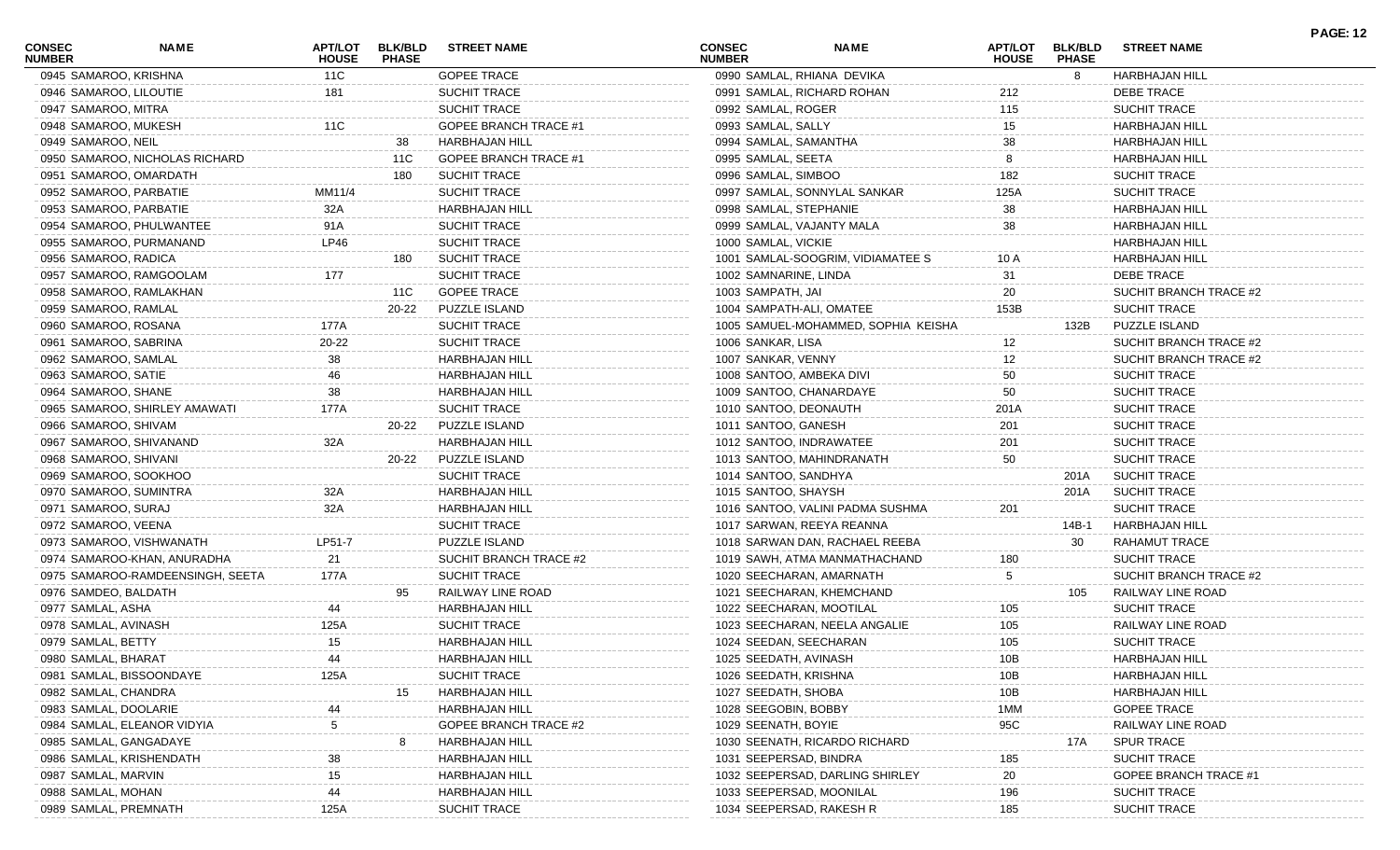| <b>CONSEC</b><br><b>NUMBER</b> | <b>NAME</b>                         | <b>APT/LOT</b><br><b>HOUSE</b> | <b>PHASE</b> | BLK/BLD STREET NAME          | <b>CONSEC</b><br><b>NUMBER</b> | <b>NAME</b>                        | <b>APT/LOT</b><br><b>HOUSE</b> | <b>BLK/BLD</b><br><b>PHASE</b> | <b>STREET NAME</b>    |  |
|--------------------------------|-------------------------------------|--------------------------------|--------------|------------------------------|--------------------------------|------------------------------------|--------------------------------|--------------------------------|-----------------------|--|
|                                | 1035 SEEPERSAD, SHINELLE ALICIA     | 20                             |              | <b>GOPEE BRANCH TRACE #1</b> | 1080 SONNY, MAHINDRA           |                                    | 22A                            |                                | SUCHIT TRACE          |  |
|                                | 1036 SEEPERSAD, VINCENT ALEX        | 20                             |              | <b>GOPEE BRANCH TRACE #1</b> | 1081 SONNY, MALA               |                                    | 22A                            |                                | SUCHIT TRACE          |  |
|                                | 1037 SEEPERSAD, WINSTON             | 20                             |              | <b>GOPEE BRANCH TRACE #1</b> | 1082 SONNY, MOHAN              |                                    | 22A                            |                                | DEBE TRACE            |  |
|                                | 1038 SEEPERSAD KHOON KHOON, SALLY   | 73                             |              | RAILWAY LINE ROAD            | 1083 SONNY, NICHOLAS           |                                    | 24E                            |                                | DEBE TRACE            |  |
|                                | 1039 SEERAM, NIGEL NARINESINGH      |                                | 115          | <b>SUCHIT TRACE</b>          | 1084 SONNY, RAJNATH            |                                    | 21                             |                                | <b>HARBHAJAN HILL</b> |  |
| 1040 SEERAM, VASHTI            |                                     | 115                            |              | <b>SUCHIT TRACE</b>          |                                | 1085 SONNY, RAMNARINE              | 21                             |                                | <b>HARBHAJAN HILL</b> |  |
| 1041 SHYAM, NAWAB              |                                     | 23                             |              | HARBHAJAN HILL               | 1086 SONNY, RAMRAJ             |                                    | 21                             |                                | <b>HARBHAJAN HILL</b> |  |
|                                | 1042 SIEWDHAN, RAMATEE              |                                | 63           | RAILWAY LINE ROAD            |                                | 1087 SONNY, SANAM SHERINA          |                                | 140                            | <b>SUCHIT TRACE</b>   |  |
|                                | 1043 SINGH, ASHNIE RAVITA           |                                | 77           | RAILWAY LINE ROAD            |                                | 1088 SONNY, SOMAWATEE              | 130                            |                                | <b>SUCHIT TRACE</b>   |  |
|                                | 1044 SINGH, CHANDRA                 | <b>LP51</b>                    |              | <b>GOPEE BRANCH TRACE #1</b> |                                | 1089 SONNY, SOOKDAYA BHAGHI        | 22A                            |                                | <b>SUCHIT TRACE</b>   |  |
|                                | 1045 SINGH, DHANRAJIE               | 77                             |              | RAILWAY LINE ROAD            |                                | 1090 SONNY, VAROUN JASON           |                                | 21                             | <b>HARBHAJAN HILL</b> |  |
| 1046 SINGH, GEETA              |                                     | 147                            |              | <b>SUCHIT TRACE</b>          | 1091 SONNY, VERINDRA           |                                    |                                | LP45-5                         | <b>SUCHIT TRACE</b>   |  |
|                                | 1047 SINGH, GOPICHAND               | 77                             |              | RAILWAY LINE ROAD            |                                | 1092 SONNY-PHAGOO, JAIWANTIE       |                                | 17                             | PUZZLE ISLAND         |  |
| 1048 SINGH, HAIMRAJ            |                                     | 88A                            |              | <b>SUCHIT TRACE</b>          |                                | 1093 SONNY-PHAGOO, KASHMATEE       | 130                            |                                | <b>SUCHIT TRACE</b>   |  |
|                                | 1049 SINGH, HARRYNARINE             | 147                            |              | <b>SUCHIT TRACE</b>          | 1094 SONNYLAL, AARTI           |                                    | 175                            |                                | SUCHIT TRACE          |  |
| 1050 SINGH, KISHAN             |                                     |                                | 147          | <b>SUCHIT TRACE</b>          | 1095 SONNYLAL, AKASH           |                                    |                                | 175                            | <b>SUCHIT TRACE</b>   |  |
|                                | 1051 SINGH, MELISSA NADIRA          |                                | 23           | <b>HARBHAJAN HILL</b>        |                                | 1096 SONNYLAL, CYNTHIA             | 180                            |                                | SUCHIT TRACE          |  |
|                                | 1052 SINGH, NANDI ANN               | LP 51/2                        |              | PUZZLE ISLAND                |                                | 1097 SONNYLAL, DEOMATIE            | 180                            |                                | SUCHIT TRACE          |  |
| 1053 SINGH, NIKESHA            |                                     | 147A                           |              | <b>SUCHIT TRACE</b>          | 1098 SONNYLAL, MEENA           |                                    | 180                            |                                | SUCHIT TRACE          |  |
| 1054 SINGH, RAJ                |                                     | 26                             |              | HARBHAJAN HILL               |                                | 1099 SONNYLAL, NEKEISHA            | 147                            |                                | <b>SUCHIT TRACE</b>   |  |
|                                | 1055 SINGH, RAJESH PREM             |                                | 134          | <b>GOPEE TRACE</b>           |                                | 1100 SONNYLAL, RAMESH              | 175                            |                                | SUCHIT TRACE          |  |
| 1056 SINGH, RAKESH             |                                     | 134                            |              | <b>GOPEE TRACE</b>           |                                | 1101 SONNYLAL SINGH, DONALD        |                                | 175                            | <b>SUCHIT TRACE</b>   |  |
| 1057 SINGH, REENA              |                                     | 147A                           |              | <b>SUCHIT TRACE</b>          | 1102 SOO, WAYNE                |                                    | 26                             |                                | DEBE TRACE            |  |
|                                | 1058 SINGH, RENUICKA                |                                | 88A          | <b>SUCHIT TRACE</b>          | 1103 SOOGRIM, ASHA             |                                    | 180                            |                                | SUCHIT TRACE          |  |
| 1059 SINGH, RIA                |                                     |                                | 147A         | <b>SUCHIT TRACE</b>          |                                | 1104 SOOGRIM, ASHANNA              |                                | 10A                            | <b>HARBHAJAN HILL</b> |  |
| 1060 SINGH, ROHAN              |                                     |                                |              | <b>GOPEE BRANCH TRACE #1</b> | 1105 SOOGRIM, AVANNA           |                                    | 10A                            |                                | <b>HARBHAJAN HILL</b> |  |
|                                | 1061 SINGH, SAHODRA                 | 15                             |              | SUCHIT BRANCH TRACE #1       | 1106 SOOGRIM, BOB              |                                    |                                | 180B                           | <b>SUCHIT TRACE</b>   |  |
|                                | 1062 SINGH, SASTRI NEVAL            |                                | 77           | RAILWAY LINE ROAD            |                                | 1107 SOOGRIM, CHANROUTIE           |                                | 129                            | <b>SUCHIT TRACE</b>   |  |
| 1063 SINGH, SATYOM             |                                     | 56                             |              | <b>SUCHIT TRACE</b>          |                                | 1108 SOOGRIM, CHRISTOPHER NICHOLAS |                                | 187                            | <b>SUCHIT TRACE</b>   |  |
|                                | 1064 SINGH, SEEMUNGAL               | 134                            |              | <b>GOPEE TRACE</b>           |                                | 1109 SOOGRIM, DAMIAN VICTOR        |                                | 129                            | <b>SUCHIT TRACE</b>   |  |
| 1065 SINGH, SHIVANIE           |                                     |                                | 10           | <b>GOPEE BRANCH TRACE #1</b> |                                | 1110 SOOGRIM, DIANNE JOANNE        | 129                            |                                | SUCHIT TRACE          |  |
| 1066 SINGH, STEFAN             |                                     |                                | 125B         | <b>SUCHIT TRACE</b>          |                                | 1111 SOOGRIM, DOLCHAN              |                                | 10A                            | HARBHAJAN HILL        |  |
| 1067 SINGH, VAANI              |                                     | 175                            |              | <b>SUCHIT TRACE</b>          |                                | 1112 SOOGRIM, DRAVID GANESH        |                                | 180B                           | <b>SUCHIT TRACE</b>   |  |
| 1068 SINGH, VARMA              |                                     | 175                            |              | <b>SUCHIT TRACE</b>          |                                | 1113 SOOGRIM, DRUPATIE             |                                | 22                             | DEBE TRACE            |  |
|                                | 1069 SINGH, VIDAL VIDALE            | 77                             |              | RAILWAY LINE ROAD            | 1114 SOOGRIM, GOWRIE           |                                    | 187                            |                                | SUCHIT TRACE          |  |
| 1070 SINGH, VISHAM             |                                     | 147                            |              | SUCHIT TRACE                 |                                | 1115 SOOGRIM, JAGDISH PERSAD       | 180                            |                                | SUCHIT TRACE          |  |
|                                | 1071 SMITH, WENDY ANN MELISSA       | 26C                            |              | SUCHIT BRANCH TRACE #2       | 1116 SOOGRIM, MOLLY            |                                    | 187                            |                                | <b>SUCHIT TRACE</b>   |  |
|                                | 1072 SNELL, FRANCIS ASHTON HILLARIE | 201                            |              | SUCHIT TRACE                 | 1117 SOOGRIM, NAVIN            |                                    | 180B                           |                                | <b>SUCHIT TRACE</b>   |  |
|                                | 1073 SNELL, HEMAWATTIE NIRMALA      | 201                            |              | SUCHIT TRACE                 |                                | 1118 SOOGRIM, OMADAYE              | 180                            |                                | <b>SUCHIT TRACE</b>   |  |
|                                | 1074 SONNILAL BOODOO, PHULO         | 44                             |              | <b>SUCHIT TRACE</b>          | 1119 SOOGRIM, PAMELA           |                                    | 180B                           |                                | <b>SUCHIT TRACE</b>   |  |
|                                | 1075 SONNY, AMARDEEP                |                                |              | <b>SUCHIT TRACE</b>          |                                | 1120 SOOGRIM, REENA TAYRAS         | 180                            |                                | <b>SUCHIT TRACE</b>   |  |
|                                | 1076 SONNY, BHAGWANDEEN             |                                | 130          | <b>SUCHIT TRACE</b>          | 1121 SOOGRIM, RISHI            |                                    | 187                            |                                | <b>SUCHIT TRACE</b>   |  |
|                                | 1077 SONNY, BHOODHOO                |                                |              | <b>RAHAMUT TRACE</b>         | 1122 SOOGRIM, RYAN             |                                    | 10A                            |                                | <b>HARBHAJAN HILL</b> |  |
| 1078 SONNY, HEMAN              |                                     | 17                             |              | PUZZLE ISLAND                |                                | 1123 SOOGRIM, SHAHEEDA NADEENA     |                                | 129                            | <b>SUCHIT TRACE</b>   |  |
|                                | 1079 SONNY, JAGDESH                 |                                | 140          | <b>SUCHIT TRACE</b>          | 1124 SOOGRIM, SHASHI           |                                    | 180B                           |                                | SUCHIT TRACE          |  |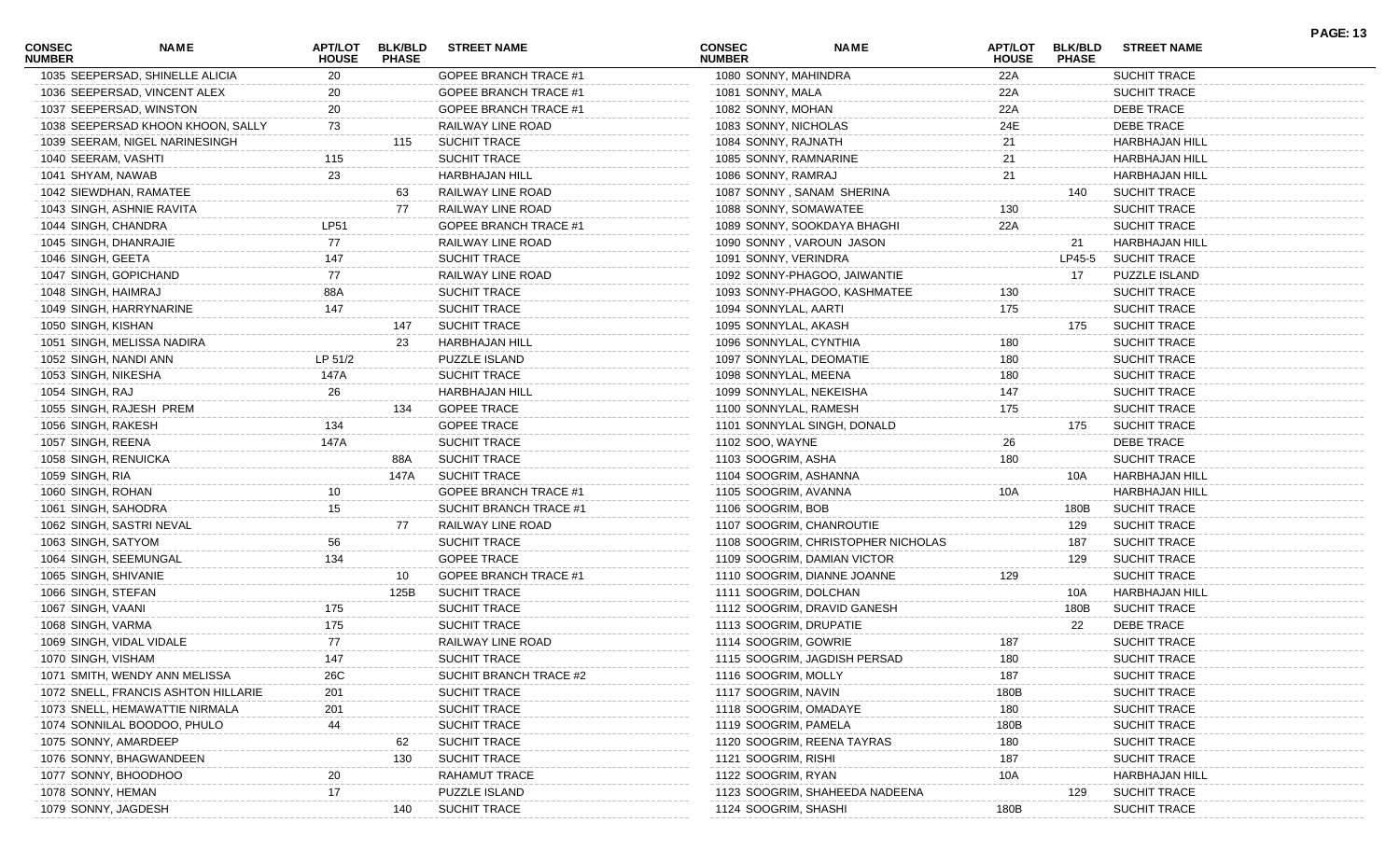| <b>CONSEC</b><br><b>NUMBER</b> | <b>NAME</b>                   | <b>APT/LOT</b><br><b>HOUSE</b> | <b>BLK/BLD</b><br><b>PHASE</b> | <b>STREET NAME</b>    | <b>CONSEC</b><br><b>NUMBER</b> | <b>NAME</b>                       | <b>APT/LOT</b><br><b>HOUSE</b> | <b>BLK/BLD</b><br><b>PHASE</b> | <b>STREET NAME</b>    | <b>PAGE: 14</b> |
|--------------------------------|-------------------------------|--------------------------------|--------------------------------|-----------------------|--------------------------------|-----------------------------------|--------------------------------|--------------------------------|-----------------------|-----------------|
| 1125 SOOGRIM, SONIAH           |                               | 22                             |                                | SUCHIT TRACE          | 1170 SUDAMA, SHOBA             |                                   |                                | 22                             | RAHAMUT TRACE         |                 |
| 1126 SOOGRIM, SUDESH           |                               | 180B                           |                                | SUCHIT TRACE          | 1171 SUMESAR, JENNY PETRA      |                                   | 190                            |                                | SUCHIT TRACE          |                 |
|                                | 1127 SOOGRIM, SUSHA NALINI    | 180                            |                                | SUCHIT TRACE          |                                | 1172 SUMESAR, JOANIE LYSTRA       |                                | 190                            | <b>SUCHIT TRACE</b>   |                 |
|                                | 1128 SOOGRIM, VIJAY VICRAM    | 129                            |                                | SUCHIT TRACE          | 1173 SUMESAR, SHIRLEY          |                                   | 192 A                          |                                | <b>SUCHIT TRACE</b>   |                 |
| 1129 SOOGRIM, VIVAKE L         |                               |                                |                                | <b>SUCHIT TRACE</b>   | 1174 SUNDAR, DHANASAR          |                                   | 104                            |                                | <b>SUCHIT TRACE</b>   |                 |
| 1130 SOOKBIR, MAHADEO          |                               | 128A                           |                                | <b>SUCHIT TRACE</b>   | 1175 SUNDAR, RANA              |                                   | 104                            |                                | <b>SUCHIT TRACE</b>   |                 |
| 1131 SOOKDEO, BALROOP          |                               | 174                            |                                | SUCHIT TRACE          | 1176 SUNDAR, ROUTTEE           |                                   | 104                            |                                | <b>SUCHIT TRACE</b>   |                 |
| 1132 SOOKDEO, INDRAWATIE       |                               | 42                             |                                | SUCHIT TRACE          | 1177 SUNDAR, SITALDAI          |                                   | 69                             |                                | RAILWAY LINE ROAD     |                 |
| 1133 SOOKDEO, JASMATIE         |                               | 25                             |                                | <b>HARBHAJAN HILL</b> | 1178 SURUJ, ELVINA             |                                   |                                | 6                              | PUZZLE ISLAND         |                 |
|                                | 1134 SOOKDEO, KEEGAN ZACHERY  | 142                            |                                | SUCHIT TRACE          | 1179 SURUJ, KEN                |                                   |                                | 6                              | PUZZLE ISLAND         |                 |
| 1135 SOOKDEO, VADYWATIE        |                               | 142                            |                                | SUCHIT TRACE          | 1180 SUSAHAI, GUNNESS          |                                   | 14A                            |                                | <b>HARBHAJAN HILL</b> |                 |
| 1136 SOOKDEO-HARRY, UMA        |                               | 25                             |                                | <b>HARBHAJAN HILL</b> | 1181 SUSAHAI, PEARLY           |                                   | 14A                            |                                | <b>HARBHAJAN HILL</b> |                 |
| 1137 SOOKHOO, RAJIAH           |                               | 78                             |                                | SUCHIT TRACE          | 1182 SUSAHAI, SATESH           |                                   | 14A                            |                                | <b>HARBHAJAN HILL</b> |                 |
| 1138 SOOKHRAM, PARTAP          |                               |                                | LP49                           | <b>SUCHIT TRACE</b>   | 1183 SUSAHAI, SUNIL            |                                   |                                | 14A                            | HARBHAJAN HILL        |                 |
| 1139 SOOKOO, RANDEL            |                               | 128C                           |                                | SUCHIT TRACE          | 1184 SUSAHAI, SURAJ            |                                   | 14A                            |                                | <b>HARBHAJAN HILL</b> |                 |
| 1140 SOOKRAM, AJIT             |                               |                                |                                | SUCHIT TRACE          | 1185 THOMAS, TIMOTHY           |                                   | 95                             |                                | RAILWAY LINE ROAD     |                 |
| 1141 SOOKRAM, ALVIN            |                               | 188A                           |                                | SUCHIT TRACE          |                                | 1186 TRABOULAY-SUCHIT, NEISHA RIA | 11B                            |                                | <b>SPUR TRACE</b>     |                 |
| 1142 SOOKRAM, ANGALIE          |                               |                                | 159                            | <b>SUCHIT TRACE</b>   | 1187 WAHADALI, VISHUNDAYE      |                                   |                                | 26A                            | <b>DEBE TRACE</b>     |                 |
|                                | 1143 SOOKRAM, KRISHENDATH     | 188A                           |                                | SUCHIT TRACE          | 1188 WARD, KURTIS AINSLEY      |                                   |                                |                                | <b>SUCHIT TRACE</b>   |                 |
| 1144 SOOKRAM, LALCHAN          |                               |                                |                                | SUCHIT TRACE          | 1189 YARNA, ADRIAN KAILASH     |                                   | 10                             |                                | <b>HARBHAJAN HILL</b> |                 |
| 1145 SOOKRAM, LYSTRA           |                               | 188A                           |                                | SUCHIT TRACE          | 1190 YARNA, ANDREA KALENE      |                                   | 10                             |                                | <b>HARBHAJAN HILL</b> |                 |
| 1146 SOOKRAM, MOHANDAYE        |                               | 190B                           |                                | <b>SUCHIT TRACE</b>   | 1191 YARNA, DEODATH            |                                   |                                | 10                             | <b>HARBHAJAN HILL</b> |                 |
| 1147 SOOKRAM, RAM              |                               | 23                             |                                | <b>HARBHAJAN HILL</b> | 1192 YARNA, DOLLY              |                                   |                                | 10 B                           | <b>HARBHAJAN HILL</b> |                 |
| 1148 SOOKRAM, RAMLAL           |                               | 188                            |                                | SUCHIT TRACE          | 1193 YARNA, ROSHAN ALLAN       |                                   |                                | 10                             | <b>HARBHAJAN HILL</b> |                 |
| 1149 SOOKRAM, SELENA           |                               | 159                            | LP42                           | <b>SUCHIT TRACE</b>   | 1194 YARNA, SADANAND           |                                   | 10                             |                                | <b>HARBHAJAN HILL</b> |                 |
| 1150 SOOKRAM, SHAKIRA          |                               |                                | 32                             | HARBHAJAN HILL        | 1195 YARNA, VEDEWATI           |                                   | $10\,$                         |                                | <b>HARBHAJAN HILL</b> |                 |
| 1151 SOOKRAM, SIEUPERSAD       |                               | 188A                           |                                | SUCHIT TRACE          |                                | 1196 YUSUFF, AHMAD STEPHON        |                                | 149                            | <b>SUCHIT TRACE</b>   |                 |
|                                | 1152 SOOKRAM, SINTRA SALLY    | 192A                           |                                | <b>SUCHIT TRACE</b>   | 1197 YUSUFF, ZAIDA SOBEE       |                                   | 149                            |                                | <b>SUCHIT TRACE</b>   |                 |
| 1153 SOOKRAM, SOOKDEO          |                               | 25                             |                                | <b>HARBHAJAN HILL</b> | 1198 ZAINOOL, ASHRAMINA        |                                   |                                | 134                            | <b>GOPEE TRACE</b>    |                 |
|                                | 1154 SOOKRAM-PARDASIE, SUNITA | 32                             |                                | <b>HARBHAJAN HILL</b> |                                |                                   |                                |                                |                       |                 |
| 1155 SOONYLAL, MOOMOON         |                               | 147                            |                                | SUCHIT TRACE          |                                |                                   |                                |                                |                       |                 |
| 1156 SUBHAG, ANGELA            |                               | 160B                           |                                | SUCHIT TRACE          |                                |                                   |                                |                                |                       |                 |
| 1157 SUBHAG, JAIDEO            |                               | 161B                           |                                | SUCHIT TRACE          |                                |                                   |                                |                                |                       |                 |
| 1158 SUBHAG, KERRY-ANN         |                               | 160B                           |                                | <b>SUCHIT TRACE</b>   |                                |                                   |                                |                                |                       |                 |
| 1159 SUBHAG, NIXIE NALINI      |                               | 160B                           |                                | <b>SUCHIT TRACE</b>   |                                |                                   |                                |                                |                       |                 |
| 1160 SUBHAG, PRAKASH           |                               | 161B                           |                                | SUCHIT TRACE          |                                |                                   |                                |                                |                       |                 |
| 1161 SUBHAG, SEEMA VIMI        |                               | LP3-1                          |                                | SUCHIT TRACE          |                                |                                   |                                |                                |                       |                 |
| 1162 SUBHAG, SEERANIE          |                               | 161B                           |                                | SUCHIT TRACE          |                                |                                   |                                |                                |                       |                 |
| 1163 SUCHIT, HAROLD            |                               |                                | 11B                            | <b>SUCHIT TRACE</b>   |                                |                                   |                                |                                |                       |                 |
|                                | 1164 SUCHIT, JUSTIN VERENDRA  |                                | 11B                            | <b>SPUR TRACE</b>     |                                |                                   |                                |                                |                       |                 |
| 1165 SUCHIT, NARINE            |                               |                                |                                | <b>GOPEE TRACE</b>    |                                |                                   |                                |                                |                       |                 |
| 1166 SUCHIT, RAJENDRA          |                               |                                |                                | <b>SPUR TRACE</b>     |                                |                                   |                                |                                |                       |                 |
| 1167 SUCHIT, RAJESH            |                               | 11B                            |                                | <b>SPUR TRACE</b>     |                                |                                   |                                |                                |                       |                 |
| 1168 SUCHIT, SANICHARIE        |                               | 161B                           |                                | <b>SPUR TRACE</b>     |                                |                                   |                                |                                |                       |                 |
| 1169 SUDAMA, ANAND             |                               |                                | 22                             | <b>RAHAMUT TRACE</b>  |                                |                                   |                                |                                |                       |                 |